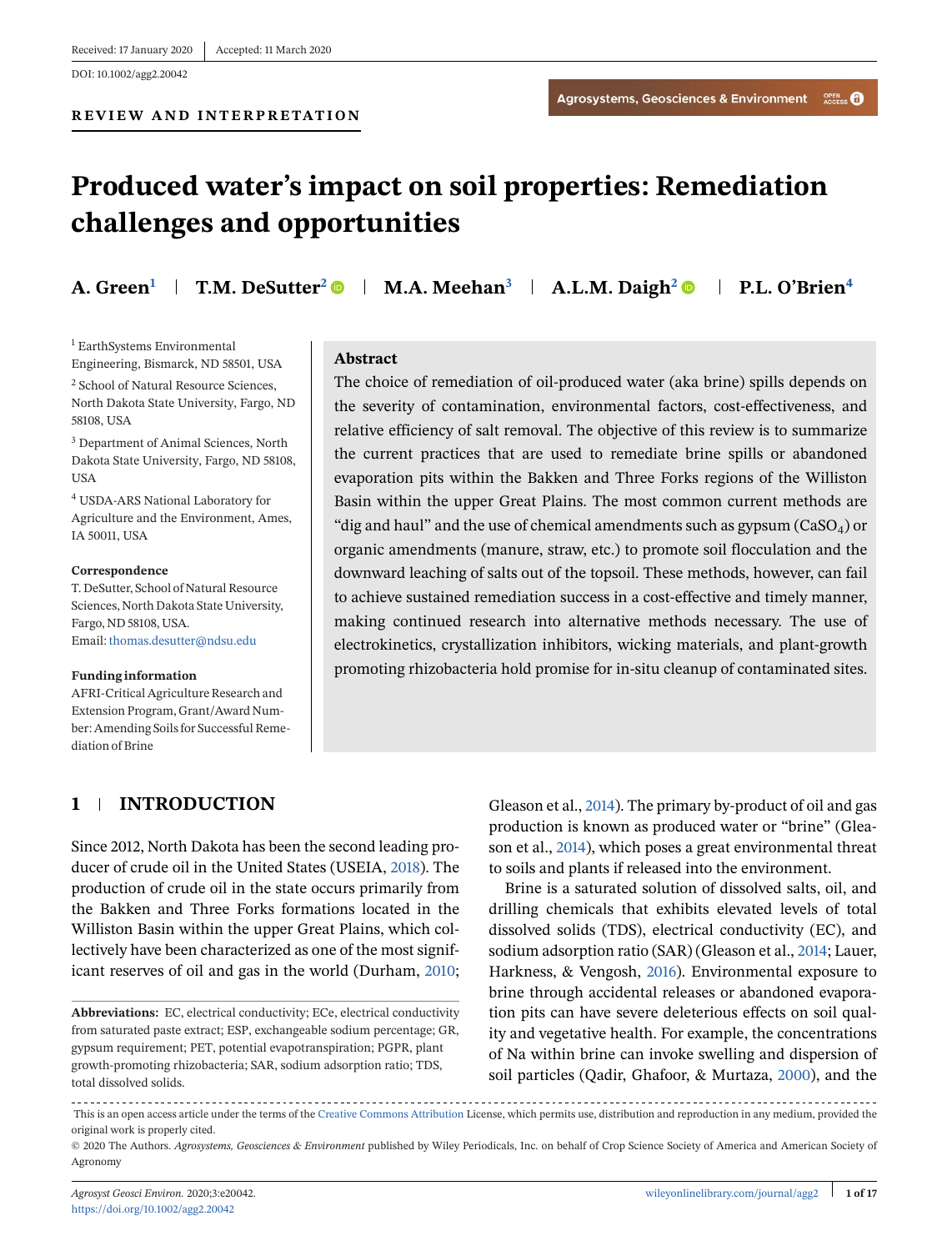elevated EC levels most often kills salt-sensitive agricultural crops and native plants/vegetation (Munns & Tester, 2008).

To remediate these impacts, a variety of in-situ and exsitu techniques are used to remove or reduce salt concentrations in the topsoil and restore previous levels of vegetation production. The technique that is chosen is dictated by where the releases occur and financial resources. Continued extraction of oil and gas will likely lead to more brine contamination, so more site-specific research is necessary to clean up releases better and more cost-effectively. Many knowledge gaps exist relating to the processes and effectiveness of current techniques, so research aimed at improving current techniques or developing new strategies may be especially impactful.

# **1.1 Aims and scope**

The aims of this review are threefold. First, it provides an overview of how brine produced in the Williston Basin affects soil properties and vegetative production. This overview includes the genesis, chemistry, and production of brine, which is critical in understanding why soil and vegetation are affected and how remediation strategies can target those impacts. Second, it includes a summary of current remediation methods commonly used in the region. The summary demonstrates both shortcomings in the implementation of each method, as well as some knowledge gaps in their effectiveness. Finally, this review introduces several promising experimental methods to remediate brine contamination. These methods are still being optimized but may become viable alternatives with continued research and development.

The scope of this review is focused on, but not entirely limited to, brine production in the Williston Basin, where brine is predominantly composed of NaCl (∼90%) and lesser amounts of dissolved Ca, Mg, and K (Bader, 2016; Guerra, Dahm, & Dundorf, 2011). The climate is characterized as continental and semi-arid, with average annual precipitation and potential evapotranspiration (PET) of ≤36 cm yr−<sup>1</sup> and ≥140 cm yr−<sup>1</sup> , respectively (North Dakota Agricultural Network, 2018). The land use is largely agricultural, with this region producing a significant portion of the nation's wheat (*Triticum aestivum* L.), dry bean (*Phaseolus vulgaris* L.), and pea (*Pisum sativum* L.) (Preston & Kim, 2016; U.S. Department of Agriculture, 2017). Narrowing the scope for this type of review is critical because the composition of brine, environmental impacts, and procedures for remediation may vary based on region-specific characteristics, such as brine chemical composition, climate, land use, and resource availability.

#### **Core Ideas**

- ∙ Produced water (aka brine) can impact plant health and soil and water qualities.
- ∙ Brine-impacted soils are commonly discarded to a landfill.
- ∙ Development of improved in-situ methods is needed to remediate contaminated soils.
- ∙ Alternative methods are promising to remediate brine-impacted soils.

Further, the scope of the review includes only techniques aimed at remediating brine-contaminated soil salinity and sodicity and does not include strategies to mitigate naturally occurring salinity and sodicity. While understanding of processes and impacts to soil and vegetation may be informed by research conducted on naturally occurring saline and sodic soils, assessment of remediation feasibility and efficacy is based only on extreme conditions associated with brine contamination.

# **2 EFFECTS OF BRINE CONTAMINATION ON SOIL AND PLANT HEALTH**

# **2.1 Characteristics of brine within the Williston basin**

The volume of brine produced from wells often varies with geographic area, geologic formation, and age, with older wells producing more brine because the amount of recoverable oil decreases (Kondash, Albright, & Vengosh, 2017). In the Williston Basin, significant volumes of brine are produced per barrel of oil, with most wells exhibiting oil/brine ratios between 1:3 and 1:18 (Guerra et al., 2011; Otton, 2006). Additionally, depending on the field, location, and the age of the well, the oil/brine ratios in the Bakken and Three Forks formations range from 2:1 to 1:4, whereas, in older formations, this ratio can be 1:2 to 1:100 (C. VanderBusch, personal communication, 2019; North Dakota Department of Mineral Resources, 2019). Based on an assumed well life of 30 yr, Kondash et al. (2017) estimated average brine production for individual wells in the Bakken of approximately 143,848 barrels.

The chemistry of oil-field brine makes it extremely hazardous to the soil and water resources of the region due to elevated concentrations of dissolved salts and organic compounds. Brines produced in the Williston Basin have been characterized as some of the most concentrated in the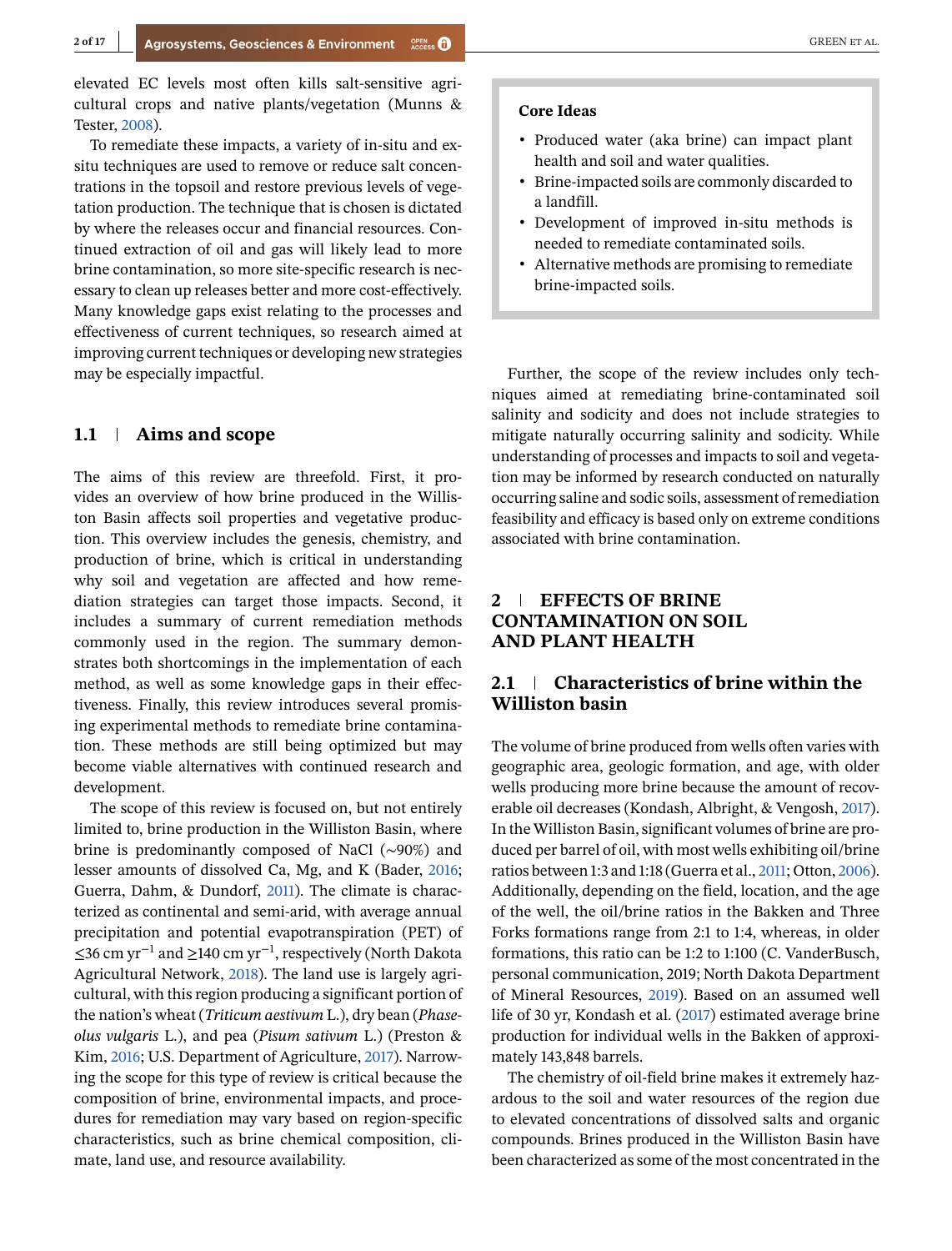United States, exhibiting TDS averaging 250 g  $\mathrm{L}^{-1}$  and EC exceeding 200 dS  $\mathrm{m}^{-1}$  (Table 1; Blondes et al., 2017; Gleason et al., 2014; Klaustermeier, Daigh, Limb, & Sedivec, 2017 ; Lauer et al., 2016). In most of the Bakken and Three Forks regions of North Dakota and in to Canada, brine is predominantly composed of NaCl (∼90%) and lesser amounts of dissolved Ca, Mg, and K (Bader, 2016; Guerra et al., 2011). However, dominant ionic composition can vary throughout the region, as some Na–Ca–Cl dominated brines are more common near the region's geographical center in Williston, ND (Iampen & Rostron, 2000).

From the sources provided in Table 1, the average concentrations of Cl, Na, K, Ca, and Mg are 137.2, 72.0, 3.49, 11.7, and 1.21  $\rm g~L^{-1}$ , respectively. Reflecting the prevalence of Na, average SAR values for brine produced in North Dakota are among the highest in the nation, with values often approaching or even exceeding 300 (Guerra et al., 2011). In addition to elevated concentrations of salts and hydrocarbons, analyses of numerous brine samples have shown that brine produced in the region also contains high amounts of naturally occurring radioactive materials and trace metals including B, As, Ra, and Sr (Lauer et al., 2016). These trace elements have received significant attention in the literature due to the risks they pose to human health (Cozzarelli et al., 2017; Guerra et al., 2011; Lauer et al., 2016).

## **2.2 Soil chemical and physical effects**

The discharge of brine into the environment results in significant alterations to soil chemistry and structure. These changes are caused by the chemical consistency (i.e., ionic species) and high concentrations of solutes found in brine that interact with the soil matrix. In the Bakken and Three Forks regions, brine-impacted soils are most commonly dominated by the monovalent cation Na ( ≥90%) and, to a lesser degree, the divalent cations Ca and Mg; thus, following a spill, Na dominates the exchange sites. For example, in a study of seven locations within two counties of North Dakota that were impacted by brine, the electrical conductivity from saturated paste (ECe) in the top layer of soil (0– 15 cm) ranged from 0.4 to 126 dS  $\text{m}$ <sup>-1</sup> and the SAR ranged from 0.3 to 72, with Cl being the dominate anion (Klaustermeier et al., 2016). In addition, soil used for evaporation pits within the same region had maximum ECe and SAR values of 100 dS  $m^{-1}$  and 300, respectively (Murphy, Kehew, Groenewold, & Beal, 1988).

Sodium-dominated brines affect the soil chemistry in the same manner as documented in occurring saline and sodic soils. Swelling and dispersion of soil clays will occur when the level of soluble salts falls below the flocculation threshold for levels of Na on the exchange sites.

| Mean<br>0.18<br>2.08<br>0.76<br>1.46<br>1.03<br>1.20<br>1.41<br>1.95<br>3,400<br>7,103<br>4<br>26<br>33<br>33<br>26<br>$\Box$<br>4.77<br>1.80<br>3.79<br>15.3<br>16.0<br>9.31<br>9.01<br>15.1<br>$\overline{\mathbf{S}}$<br><b>MD</b><br>$ \epsilon$ <sub>L-1</sub> $\epsilon$<br>0.86<br>14.3<br>3.03<br>12.2<br>18.2<br>13.8<br>19.0<br>3.01<br>Mean<br>22.9<br>6.59<br>12.6<br>15.6<br>14.4<br>6.62<br>1.57<br>20.1<br>3,400<br>7,103<br>26<br>4<br>26<br>33<br>33<br>$\Box$<br>0.50<br>2.42<br>3.04<br>0.35<br>2.49<br>2.97<br>2.66<br>1.89<br>$\overline{\text{SD}}$<br>$\overline{M}D$<br>0.47<br>$-$ g L <sup>-1</sup><br>7.89<br>2.86<br>4.88<br>5.88<br>3.27<br>1.16<br>5.31<br>Mean<br>0.59<br>4.92<br>2.10<br>3.05<br>3.27<br>4.94<br>5.77<br>6.81<br>3,958<br>750<br>4<br>33<br>26<br>26<br>33<br>$\Box$<br>32.9<br>44.0<br>23.6<br>9.90<br>36.5<br>16.3<br>16.7<br>31.2<br>$\overline{\mathbf{a}}$<br><b>MD</b><br>$-1$<br>84.8<br>22.6<br>80.8<br>92.8<br>86.3<br>50.3<br>77.6<br>85.5<br>86.1<br>Mean<br>83.7<br>38.3<br>96.4<br>75.5<br>81.9<br>55.2<br>68.4<br>75.3<br>3,400<br>7,103<br>4<br>26<br>26<br>33<br>33<br>$\Box$<br>80.5<br>63.4<br>20.4<br>48.0<br>37.9<br>12.6<br>53.1<br>67.1<br><b>CIS</b> CIN<br>$\begin{picture}(180,20) \put(0,0){\line(1,0){10}} \put(15,0){\line(1,0){10}} \put(15,0){\line(1,0){10}} \put(15,0){\line(1,0){10}} \put(15,0){\line(1,0){10}} \put(15,0){\line(1,0){10}} \put(15,0){\line(1,0){10}} \put(15,0){\line(1,0){10}} \put(15,0){\line(1,0){10}} \put(15,0){\line(1,0){10}} \put(15,0){\line(1,0){10}} \put(15,0){\line($<br>88.0<br>36.0<br>159 173<br>7,103 149 176<br>185<br>182<br>180<br>148<br>121 126<br>Mean<br>64.1<br>98.9<br>162<br>177<br>183<br>121<br>3,399<br>$302$ 305 62.3 44<br>20 204 210 73.1 20<br>26<br>26<br>33<br>33<br>$\equiv$<br>271 295 74.0<br>102<br>27.2<br>79.4<br>85.2<br>132<br>$\frac{18}{2}$<br>$\frac{1}{\sqrt{2}}$<br>n Mean MD SD<br>61.5<br>7,103 245 289<br>251<br>3,400 166 150<br>274<br>301<br>284<br>106<br>268<br>213<br>$\frac{4}{3}$<br>26<br>26<br>33<br>33<br>Ξ<br>Rostron, Kelley, Kreis, & Holmden, 2002<br>Peterman & Thamke, 2016<br>Shouakar-Stash, 2008<br>Breit & Otton, 2002<br>ND DMR, 2013<br>Iampen, 2003<br>NDSU, 2019 <sup>a</sup><br>Jensen, 2007<br>Source | TDS                      |  | Chloride |  |      | Sodium |      |      | Potassium |         |         |         | Calcium |      |      |      |                | Magnesium |            |                        | <b>SAR</b> |      |           |                       |  |
|------------------------------------------------------------------------------------------------------------------------------------------------------------------------------------------------------------------------------------------------------------------------------------------------------------------------------------------------------------------------------------------------------------------------------------------------------------------------------------------------------------------------------------------------------------------------------------------------------------------------------------------------------------------------------------------------------------------------------------------------------------------------------------------------------------------------------------------------------------------------------------------------------------------------------------------------------------------------------------------------------------------------------------------------------------------------------------------------------------------------------------------------------------------------------------------------------------------------------------------------------------------------------------------------------------------------------------------------------------------------------------------------------------------------------------------------------------------------------------------------------------------------------------------------------------------------------------------------------------------------------------------------------------------------------------------------------------------------------------------------------------------------------------------------------------------------------------------------------------------------------------------------------------------------------------------------------------------------------------------------------------------------------------------------------------------------------------------------------------------------------------------------------------------------------------------------------------------------------------------------------------------------------------------|--------------------------|--|----------|--|------|--------|------|------|-----------|---------|---------|---------|---------|------|------|------|----------------|-----------|------------|------------------------|------------|------|-----------|-----------------------|--|
|                                                                                                                                                                                                                                                                                                                                                                                                                                                                                                                                                                                                                                                                                                                                                                                                                                                                                                                                                                                                                                                                                                                                                                                                                                                                                                                                                                                                                                                                                                                                                                                                                                                                                                                                                                                                                                                                                                                                                                                                                                                                                                                                                                                                                                                                                          |                          |  |          |  |      |        |      |      |           |         |         |         |         |      |      |      |                |           | <b>MD</b>  | $\overline{\text{SD}}$ |            | Mean | <b>MD</b> | $\overline{\text{3}}$ |  |
|                                                                                                                                                                                                                                                                                                                                                                                                                                                                                                                                                                                                                                                                                                                                                                                                                                                                                                                                                                                                                                                                                                                                                                                                                                                                                                                                                                                                                                                                                                                                                                                                                                                                                                                                                                                                                                                                                                                                                                                                                                                                                                                                                                                                                                                                                          |                          |  |          |  |      |        |      |      |           |         |         |         |         |      |      |      |                |           | $-8L^{-1}$ |                        |            |      | $-5 + 1$  |                       |  |
|                                                                                                                                                                                                                                                                                                                                                                                                                                                                                                                                                                                                                                                                                                                                                                                                                                                                                                                                                                                                                                                                                                                                                                                                                                                                                                                                                                                                                                                                                                                                                                                                                                                                                                                                                                                                                                                                                                                                                                                                                                                                                                                                                                                                                                                                                          |                          |  |          |  |      |        |      |      |           |         |         |         |         |      |      |      |                |           | 1.20       | 0.26                   | 26         | 200  | 189       | 53.0                  |  |
|                                                                                                                                                                                                                                                                                                                                                                                                                                                                                                                                                                                                                                                                                                                                                                                                                                                                                                                                                                                                                                                                                                                                                                                                                                                                                                                                                                                                                                                                                                                                                                                                                                                                                                                                                                                                                                                                                                                                                                                                                                                                                                                                                                                                                                                                                          |                          |  |          |  |      |        |      |      |           |         |         |         |         |      |      |      |                |           | 0.12       | 0.17                   | 33         | 248  | 205       | 148                   |  |
|                                                                                                                                                                                                                                                                                                                                                                                                                                                                                                                                                                                                                                                                                                                                                                                                                                                                                                                                                                                                                                                                                                                                                                                                                                                                                                                                                                                                                                                                                                                                                                                                                                                                                                                                                                                                                                                                                                                                                                                                                                                                                                                                                                                                                                                                                          |                          |  |          |  |      |        |      |      |           |         |         |         |         |      |      |      |                |           | 1.14       | 1.48                   | 7,103      | 184  | 178       | 121                   |  |
|                                                                                                                                                                                                                                                                                                                                                                                                                                                                                                                                                                                                                                                                                                                                                                                                                                                                                                                                                                                                                                                                                                                                                                                                                                                                                                                                                                                                                                                                                                                                                                                                                                                                                                                                                                                                                                                                                                                                                                                                                                                                                                                                                                                                                                                                                          |                          |  |          |  |      |        |      |      |           |         |         |         |         |      |      |      |                |           | 1.53       | 1.31                   | 33         | 176  | 159       | 97.8                  |  |
|                                                                                                                                                                                                                                                                                                                                                                                                                                                                                                                                                                                                                                                                                                                                                                                                                                                                                                                                                                                                                                                                                                                                                                                                                                                                                                                                                                                                                                                                                                                                                                                                                                                                                                                                                                                                                                                                                                                                                                                                                                                                                                                                                                                                                                                                                          |                          |  |          |  |      |        |      |      |           |         |         |         |         |      |      |      |                |           | 1.49       | 0.21                   | $\Box$     | 209  | 214       | 36.6                  |  |
|                                                                                                                                                                                                                                                                                                                                                                                                                                                                                                                                                                                                                                                                                                                                                                                                                                                                                                                                                                                                                                                                                                                                                                                                                                                                                                                                                                                                                                                                                                                                                                                                                                                                                                                                                                                                                                                                                                                                                                                                                                                                                                                                                                                                                                                                                          |                          |  |          |  |      |        |      |      |           |         |         |         |         |      |      |      |                |           | 1.76       | 1.10                   | 4          | 181  | 154       | $\overline{12}$       |  |
|                                                                                                                                                                                                                                                                                                                                                                                                                                                                                                                                                                                                                                                                                                                                                                                                                                                                                                                                                                                                                                                                                                                                                                                                                                                                                                                                                                                                                                                                                                                                                                                                                                                                                                                                                                                                                                                                                                                                                                                                                                                                                                                                                                                                                                                                                          |                          |  |          |  |      |        |      |      |           |         |         |         |         |      |      |      |                |           | 0.57       | 1.33                   | 3,400      | 192  | 167       | 143                   |  |
|                                                                                                                                                                                                                                                                                                                                                                                                                                                                                                                                                                                                                                                                                                                                                                                                                                                                                                                                                                                                                                                                                                                                                                                                                                                                                                                                                                                                                                                                                                                                                                                                                                                                                                                                                                                                                                                                                                                                                                                                                                                                                                                                                                                                                                                                                          |                          |  |          |  |      |        |      |      |           |         |         |         |         |      |      |      |                |           | 0.46       | 0.79                   | 26         | 263  | 269       | 闰                     |  |
|                                                                                                                                                                                                                                                                                                                                                                                                                                                                                                                                                                                                                                                                                                                                                                                                                                                                                                                                                                                                                                                                                                                                                                                                                                                                                                                                                                                                                                                                                                                                                                                                                                                                                                                                                                                                                                                                                                                                                                                                                                                                                                                                                                                                                                                                                          | Reiten & Tischmack, 1993 |  |          |  | 48.9 | 20     | 73.4 | 25.7 | $\circ$   | $\circ$ | $\circ$ | $\circ$ | 20      | 5.07 | 4.34 | 2.89 | $\overline{a}$ | 0.78      | 0.66       | 0.55                   | 20         | 259  | 248       | 59.4                  |  |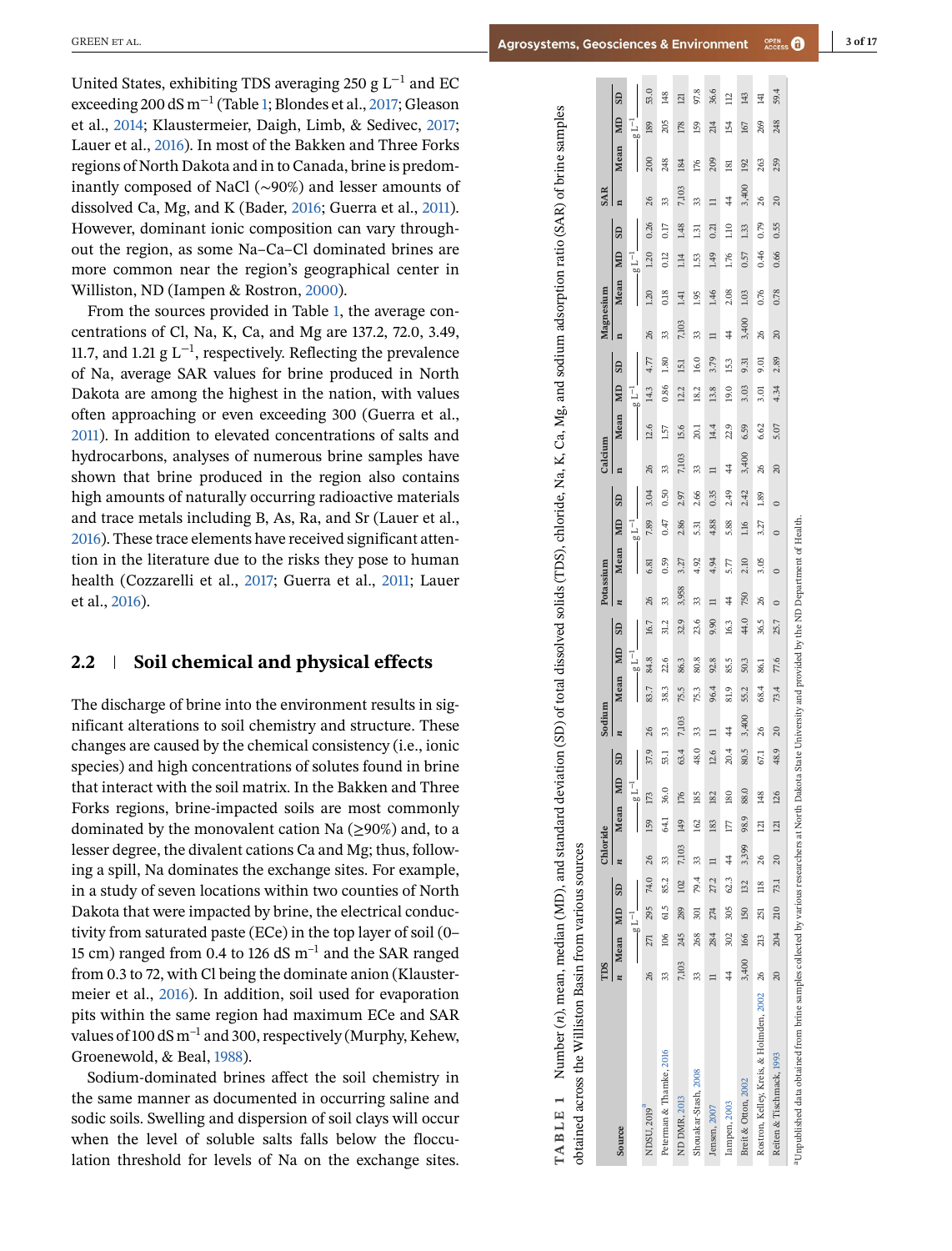Recent research suggests that reductions in EC <2 dS  $m^{-1}$ can result in the dispersion of montmorillonite clays at SAR values as low as 5 (He, DeSutter, & Clay, 2013). Suarez, Wood, and Lesch (2008) observed that the application of irrigation water exhibiting SAR values of 4 and EC values  $\langle$ 2 dS m<sup>-1</sup> resulted in an overall decline in saturated hydraulic conductivity in loam soils as a result of clay swelling. Thus, following historical metrics to define saline and sodic soils, where sodic soils have an ECe <4 dS m $^{-1}$ , exchangeable sodium percentage (ESP) >15% with pH >8.5, while saline−sodic soils have an ECe >4 dS m<sup>-1</sup>, ESP >15% with pH >8.5 (Richards, 1954), can lead to ineffective management and remediation of brine-impacted soils.

Additionally, capillary action promotes the upward movement of water and dissolved solutes toward the soil surface (Jambhekar, Helmig, Schröder, & Shokri, 2015; Thimm, 1990). Over time, continual salt accumulation and precipitation form soil crusts (Keiffer & Ungar, 2002; Mullins, MacLeod, Northcote, Tisdall, & Young, 1990; Qadir, Oster, Schubert, Noble, & Sahrawat, 2007). Crusting of the soil surface results in a reduction of infiltration rates, as well as gas diffusion into and out of the soil, which may decrease plant growth and increase soil erosion potential (Aschenbach & Kindscher, 2006; Leskiw, Sedor, Welsh, & Zeleke, 2012; Young et al., 2011).

#### **2.3 Soil biological effects**

Soil biology, including various species of fungi, bacteria, nematodes, and other microbes, can be negatively impacted by both direct and indirect effects of brine releases. For example, Sublette et al. (2007) discovered an average reduction in phospholipid fatty acid (PLFA) concentrations, a measure of microbial biomass, of approximately 50% in brine-impacted soils in Oklahoma. Similarly, Rhykerd, Weaver, and McInnes (1995) found a decrease in microbial activity and  $CO<sub>2</sub>$  production from soils contaminated with brines at increasing levels of EC. The primary direct effect of salts on microbial communities in the soil occurs through the induction of osmotic stress, which reduces microbial metabolic activity and results in the mortality of many species (Chowdhury, Marschner, & Burns, 2011). Indirect effects of salinity on soil biology include the loss of vegetation following a spill, which over time reduces the organic matter required by organisms for metabolic processes (Sublette et al., 2007).

Brine spills may also have significant effects on aquatic and terrestrial biota. In a study of brine spills across the states of Pennsylvania, New Mexico, Colorado, and North Dakota, Maloney et al. (2017) estimated that brine spills in these states occurred an average distance 580 m away

from streams, causing brine releases to be particularly hazardous to the health of aquatic ecosystems. In a study testing the effects of major ionic constituents most commonly found in brine (i.e., Na, Cl, K, Ca) on aquatic organisms, Wang, Kunz, Cleveland, Stevens, and Cozzarelli (2019) found that over a period of 7 d, the survival and growth of fathead minnow (*Pimephales promelas*) and fatmucket (*Lampsilis siliquoidea*) were significantly decreased at salt concentrations of four times and two times reference conditions, respectively, following a brine spill near Blacktail Creek, ND (Williams County). In terrestrial environments, Efroymson et al. (2004) suggested the deleterious effects of brine and hydrocarbon spills on habitat quality may harm vertebrates more than the potential for direct toxicity and, over time, may result in population declines and decreased species richness.

#### **2.4 Seed germination and plant growth**

Across the various growth stages of a plant's life cycle, seed germination is one of the most crucial, particularly in salt-affected soils (Keiffer & Ungar, 2002; Schmer, Xue, & Hendrickson, 2012; Shaygan, Baumgartl, & Arnold, 2017; Ungar, 1978). In brine-contaminated soils, a number of indirect and direct processes play a role in impeding seed germination and plant establishment. Indirect effects, such as physical changes to soil structure including salt crust formation, dispersion, and hardsetting, can significantly reduce seed germination rates and the chances of plant establishment (Aschenbach & Kindscher, 2006; Leskiw et al., 2012; Qadir et al., 2007). These effects on soil structure inhibit the growth and elongation of the radical, epicotyl, and hypocotyl of newly germinated seeds (Aschenbach & Kindscher, 2006; Mullins et al., 1990; Qadir, Steffens, Yan, & Schubert, 2003; Shainberg, Warrington, & Rengasamy, 1990). In addition, these structural changes reduce the ability of water and gases to infiltrate into the soil, resulting in either a lack of soil water for seed imbibition or the prolonged inundation of the soil surface, both of which severely restrict plant establishment and survival (Grieve, Grattan, & Maas, 2012; Qadir et al., 2007; Shainberg & Letey, 1984).

The direct effects of brine contamination on seed germination and plant growth are caused primarily by the ionic saturation of the soil solution, which inhibits plant productivity through a number of deleterious processes (Grieve et al., 2012). The ability of a seed or plant root to uptake water is based on the establishment and maintenance of an osmotic gradient with the soil solution (Lauchli & Epstein, 1990). In soils exhibiting high salt concentrations, the osmotic potential of the soil solution becomes increasingly negative, resulting in the reversal of this osmotic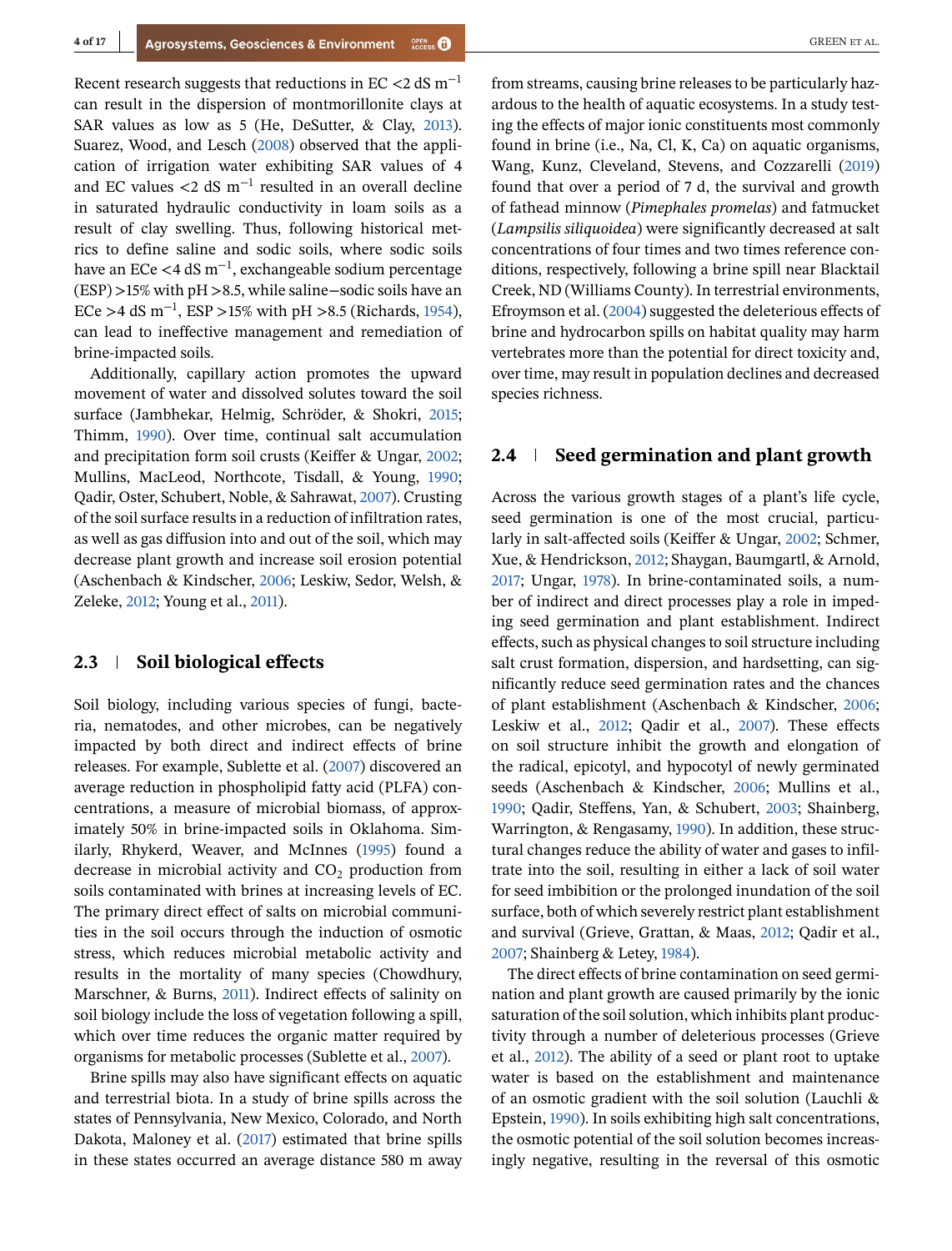relationship (Aschenbach & Kindscher, 2006; Lauchli & Epstein, 1990). This change in hydraulic gradient severely limits the imbibition of soil water by both plant roots and seeds, often resulting in induced seed dormancy (i.e., delayed seed germination) and the expression of droughtlike symptoms in plants at later growth stages (Keiffer & Ungar, 2002; Lauchli & Epstein, 1990; Ungar, 1978).

In conjunction with these effects, high concentrations of NaCl also disrupt the absorption of essential plant nutrients needed for germination and growth (Grattan & Grieve, 1998; Grieve et al., 2012). Grattan and Grieve (1998) indicated that the adsorption of  $NO<sub>3</sub>$ , K,  $PO<sub>4</sub>$ , and Ca by plants can be inhibited by the presence of high concentrations of both Na and Cl in the soil solution. In addition, nutrient imbalances and osmotic stress have been shown to significantly inhibit plant metabolic and photosynthetic processes through the closure of stomata, the reduction of  $CO<sub>2</sub>$  diffusion into the plant, and the production of hormones which limit cellular growth and division (Chaves, Flexas, & Pinheiro, 2009; Munns & Tester, 2008).

Although brines produced in the Williston Basin contain a number of essential plant nutrients (i.e., Ca, Mg, K), their elevated concentrations, in conjunction with Na and Cl, can render them toxic (Keiffer & Ungar, 2002; Munn & Stewart, 1989). In addition, various trace elements found in solution, such as B and Se, can cause direct toxicity if adsorbed into plant tissue (Grieve et al., 2012; Lauchli & Epstein, 1990; Ungar, 1978). Similar to plants at later growth stages, the effects of ionic adsorption on seed germination vary considerably across plant species and the concentration of salts found in solution (Neumann, 1997; Ungar, 1978). Ion toxicity in seeds, which is caused primarily by the absorption Na and Cl, occurs through the disruption of the metabolic processes required for cell division and germination (Neumann, 1997). In addition, the uptake of salts into seeds may result in the expression of oxidative stress in cells, which is caused by an imbalance in the production of various reactive oxygen species (Ibrahim, 2016). High levels of reactive oxygen species in cells often causes cell death by damaging cellular structures such as membrane lipids and enzymes (Ashraf & Foolad, 2005; Ibrahim, 2016).

# **3 CURRENT REMEDIATION STRATEGIES**

#### **3.1 Factors influencing remediation**

Due to the solubility of NaCl (360 g  $\mathrm{L}^{-1}$  at 25  $\mathrm{^{\circ}C})$  (Haynes, 2014) and its prevalence in the brine within the Williston Basin, the deleterious effects of brine to soil and plant health can persist, if not remediated, for years to decades following spills and can spread quickly to adjacent areas. The simultaneous reduction in agricultural productivity, surface/groundwater quality, and ecosystem services of contaminated land often requires that the soils of these sites be remediated, and vegetation be restored in some capacity. Remediation of brine-contaminated land is attempted utilizing a variety of in-situ or ex-situ methods. The choice of remediation method is based on site characteristics, the cost-effectiveness of inputs, and the potential for contamination to migrate to land and water resources adjacent to the site (Harris, Bryan, & Sublette, 2005; Sublette et al., 2007). Important site characteristics that determine the applicability of remediation methods include the severity of contamination, soil texture, drainage capability, depth of contamination, depth to ground water, the topography of the site, and the prevailing climatic conditions (Harris et al., 2005; Qadir et al., 2000; Qadir et al., 2007; Vavrek, Hunt, Colgan, & Vavrek, 2004).

The boundaries of the spills are determined by field and laboratory methods. For example, field technicians/scientists will commonly sample soils by breadth and depth and field-screen samples using Cl as an indicator since Cl is not highly concentrated in the soils of this region but is highly concentrated in the brine. Then, subsets of soil are sent to certified laboratories for analysis of ECe, SAR, and Cl and further delineations are defined. For on-well pad cleanups, the Cl level in the soil material needs to be less than 1,000 mg  $L^{-1}$  whereas for off-pad cleanups the Cl level is typically targeted to be less than 250 mg  $L^{-1}$ but is subject to landowner approval (Samantha Croat, personal communication, 2020). The results from soil testing, in addition to the above-mentioned site characteristics, guide the reclamation process.

#### **3.2 Excavation and disposal**

The most prevalent ex-situ remediation method used for brine-contaminated soils consists of the excavation and disposal of impacted soils and vegetation (Table [2\)](#page-5-0). Excavation and removal, which is commonly referred to as "dig and haul" within the Williston Basin, is used for impacted sites that are contaminated with salts, situated near important water resources, or incompatible with insitu remediation methods (Gleason et al., 2014; Harris et al., 2005; Sanchez, 2017). Excavation is done using large equipment and contaminated soil is disposed in landfills that have been pre-approved by state agency officials to accept these materials (Young et al., 2011; ND DOH, 2016). Soil that has been removed from the spill site is often replaced with locally sourced topsoil exhibiting similar pre-disturbance physical and chemical properties (Derby, Casey, & DeSutter, 2016). The estimated cost for this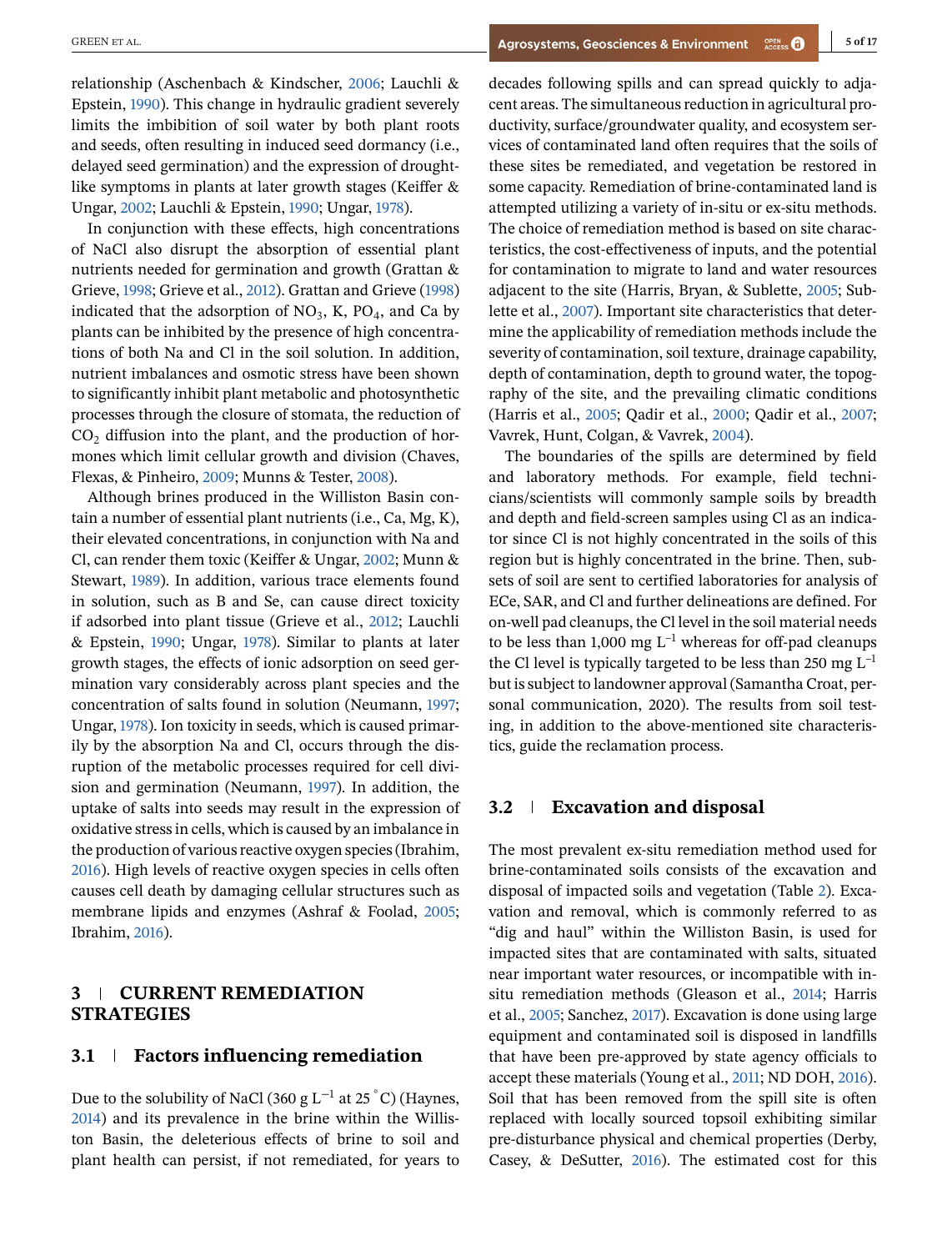<span id="page-5-0"></span>

| <b>TABLE 2</b> |                                            | Remediation strategies for the clean-up of brine-contaminated soils                                                                                                                                           |                                                                                                                                                                                                                                                                      |
|----------------|--------------------------------------------|---------------------------------------------------------------------------------------------------------------------------------------------------------------------------------------------------------------|----------------------------------------------------------------------------------------------------------------------------------------------------------------------------------------------------------------------------------------------------------------------|
| Location       | <b>Strategy</b>                            | Pros                                                                                                                                                                                                          | Cons                                                                                                                                                                                                                                                                 |
| Ex-situ        | Excavation and<br>disposal                 | Immediate removal of contamination;<br>excavated site is suitable for land use soon<br>after soil replacement                                                                                                 | Need to find an approved landfill for the waste;<br>difficulty in finding suitable topsoil for<br>replacement; highly disruptive to soil<br>structure                                                                                                                |
|                | Washing or<br>scrubbing                    | Same soil is returned after cleaning; can<br>potentially be done on-site                                                                                                                                      | Specialized equipment is necessary, copious<br>quantities of suitable water may be needed;<br>highly disruptive to soil structure; need a<br>location to dispose of the highly saline<br>supernatant                                                                 |
| In-situ        | Natural<br>attenuation                     | Relatively low cost compared to other methods                                                                                                                                                                 | May take years to decades to see improvement<br>in soil function; dilution of brine to subsoil<br>and surrounding soils occurs                                                                                                                                       |
|                | Leaching                                   | With use of drainage tiles the brine can be<br>collected and properly disposed offsite;<br>quality of leachate is easily monitored; soil<br>structure is only disturbed where drainage<br>tiles are installed | Depending on soil texture and the quantity of<br>leaching water, may take months to years to<br>see improvement in soil function; quantity<br>of suitable leaching water may be a barrier<br>to success; continual monitoring and<br>removal of leachate is needed   |
|                | Amendments                                 | Calcium-based amendments help counteract<br>the negative effects of Na; organic<br>amendments may help increase soil<br>microbiological activity and decrease time to<br>improved soil function               | Need to be applied where the brine is located;<br>usually are only effective if the soil water<br>content is greater than the amendment's<br>(salt) solubility                                                                                                       |
|                | Phytoremediation                           | Plants help build soil structure and prevent<br>erosion; the contaminated area is more<br>eye-pleasing to the landowner and<br>responsible party;                                                             | Germination and establishment of plants is<br>challenging; heavily dependent on climate;<br>soluble salt levels are not uniform across<br>spill sites; time to successful cleanup may<br>range from years to decades                                                 |
|                | Electrokinetics                            | Ions at anodes and cathodes can be easily<br>collected and discarded; soil disturbance is<br>minimal; can easily target certain areas due<br>to placement of electrodes                                       | Soil water content needs to be sufficient for<br>mobility of ions; carbonates, which are<br>present in the soil throughout the Williston<br>Basin, may decrease removal efficiency;<br>requires trained technicians to install and<br>operate                        |
|                | Crystallization<br>inhibitors              | Soil disturbance is minimal; removal of<br>contamination can be days to weeks;<br>minimal chemicals are required; salts are<br>removed from the soil surface properly<br>disposed                             | Field testing is still needed; soil water content<br>needs to be maintained to allow capillary<br>action to bring salts to the soil surface; an<br>evaporative front needs to be maintained;<br>collection of salts from soil surface needs<br>specialized equipment |
|                | Wicking                                    | Soil disturbance is minimal; no chemicals are<br>required; salts are permanently removed<br>from the soil; installation is performed using<br>common equipment; effective in harsh<br>weather conditions      | Unproven to work in field conditions; requires<br>soil water to be near saturation; wicked area<br>will require maintenance to ensure that<br>wicks remain upright; may not work well on<br>sloped areas unless subsurface irrigation is<br>used                     |
|                | Plant-growth<br>promoting<br>rhizobacteria | Plants help build soil structure and prevent<br>erosion; the contaminated area is more<br>eye-pleasing to the landowner and<br>responsible party                                                              | Treated seeds are proprietary; heavily<br>dependent on climate; soluble salt levels are<br>not uniform across spill sites; time to<br>successful cleanup may range from years to<br>decades                                                                          |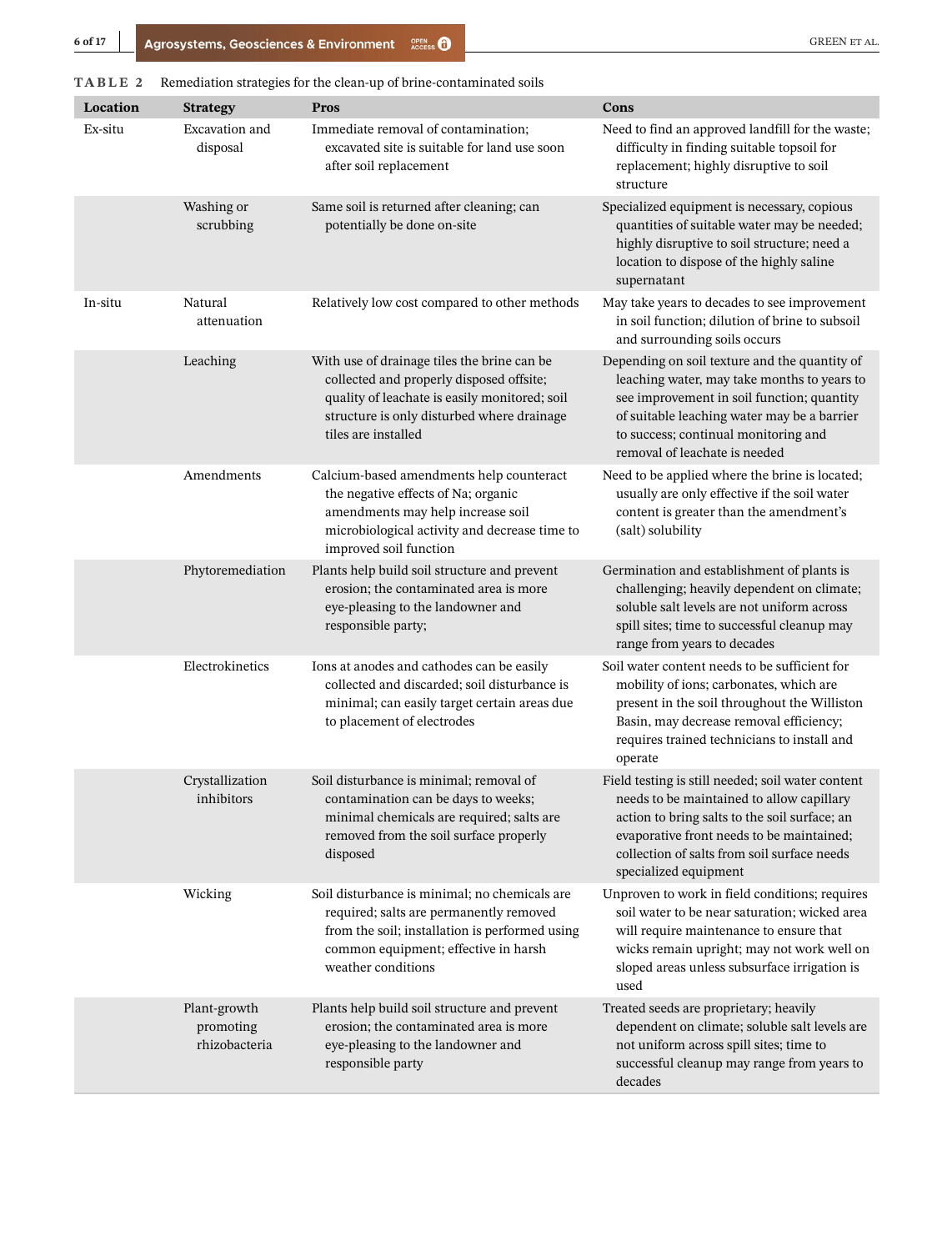practice is US\$90 Mg−<sup>1</sup> (Dustin Anderson, personal communication, 2020). While being the most prevalent remediation technique used in the Williston Basin due to its expediency, the dig and haul method requires the use of heavy equipment and the construction of transportation infrastructure, which may cause damage to adjacent, noncontaminated soils through compaction and vegetation removal. Additionally, locating high-quality replacement topsoil is often difficult in this region, and the costs of purchasing and transporting replacement topsoil makes the technique even more expensive. The use of this method for spills on the well pad may be limited due to the buried infrastructure used to extract and mobilize oil, gas, and brine.

## **3.3 Soil washing or scrubbing**

Another form of ex-situ remediation that has been used for brine-impacted soils is soil washing or scrubbing (Table [2\)](#page-5-0). The washing of excavated soil occurs in a separation unit which utilizes aqueous solutions composed of either fresh or brackish water in conjunction with various chemical amendments to remove Na from soil exchange sites (Kuppusamy, Palanisami, Megharaj, Venkateswarlu, & Naidu, 2016). Following the washing process, soil can then be placed back in its original location. This method has been reported as costing \$154  $Mg^{-1}$  (Kuppusamy et al., 2016), though treatment costs will be dictated by distance from spill site to washing plants, accessibility of water, and efficiency of the washing to remove Na and Cl. As with all ex-situ methods, the extreme disturbance typically requires additional management (e.g., soil amendments) to restore soil function after its replacement, and these costs need to be included in any final assessment of this method.

# **3.4 Natural attenuation**

In many cases, for various reasons that are beyond the scope of this review, brine spills have not been properly cleaned up and thus are left for onsite remediation (Kuppusamy et al., 2016). Natural attenuation, a passive, or hands-off form of in-situ remediation, relies on natural precipitation and drainage regimes to leach salts out of the topsoil, allowing for subsequent revegetation of the site and the recovery of soil function (Auchmoody & Walters, 1988; Leskiw et al., 2012) (Table [2\)](#page-5-0). The capability of brine-contaminated sites to recover through natural attenuation has received little attention in the literature, however, factors including climate, soil texture, and water table depth have been identified as the primary determinants for the success of this method (Leskiw et al., 2012). In their analysis of a brine spill site in British Columbia, Leskiw et al. (2012) found that over a period of 8 yr, annual precipitation amounts were adequate to significantly leach brine salts from a sandy loam topsoil and clay loam subsoil. In northwestern Pennsylvania, Auchmoody and Walters (1988) concluded that high amounts of precipitation in the study area during a 4-yr period was able to sufficiently remove salts from a silt loam soil and allowed for the re-establishment of vegetation. However, in their study of an abandoned brine disposal pit in North Dakota, Murphy et al. (1988) found that little dilution of salts had occurred over a 10-yr period and estimated that salt concentrations at this site would remain high for decades or even centuries without active remediation.

Barriers to success using this method are the texture of the soil, the depth to water table, and most importantly the amount of infiltrating water and potential evapotranspiration within the region. In the Williston basin, the average annual precipitation and PET are  $\leq$ 36 and  $\geq$ 140 cm yr<sup>-1</sup>, respectively, which may not allow for excessive leaching water. Leaching is further reduced in this region due to the prevalence of soils with appreciable clay contents or those soils having a Bt horizon (zone of clay accumulation). Additionally, even if brine is leached below the root zone following precipitation events, the effects of capillary rise, due largely to the clays and high PET, may redistribute the brine back into the plant root zone.

# **3.5 Leaching**

The movement of salts out of the root zone in solution via leaching can help expedite the establishment of plants but may require large volumes of water (Bahceci, 2009; Qadir et al., 2000; Young et al., 2011), which may be a limiting factor in arid and semi-arid environments (Bahceci, 2009; Keiffer & Ungar, 2002). In these conditions, irrigation is often required to supplement natural precipitation. For saline soils, Qadir et al. (2000) identified three irrigation techniques (continuous ponding, intermittent ponding, and sprinkling) that are commonly used to leach salts out of the topsoil. The leaching efficiency of these three methods has previously been tested by Oster, Willardson, and Hoffman (1972) and were found to decrease in the following order: intermittent ponding, sprinkling, and continuous ponding.

The amount of time and volume of water needed to leach salts from brine-impacted soils depends on the depth to be remediated, the soil texture, soil amendments applied, the quality of irrigation water, and the prevailing climatic conditions (Bahceci, 2009; Oster, Shainberg, & Abrol,1999; Shainberg & Letey, 1984). For brine-contaminated soils,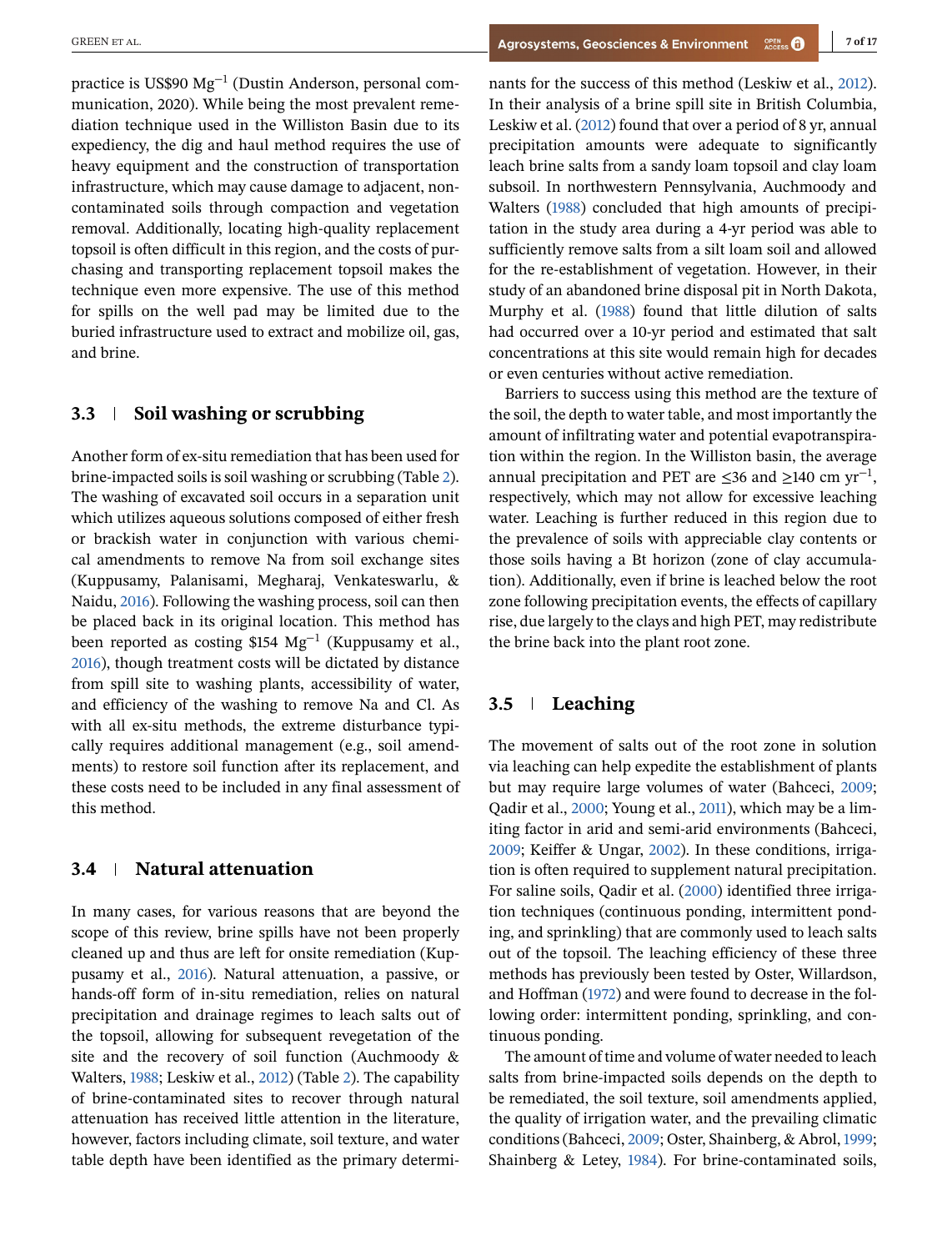various estimates concerning the amount of time and water needed for sufficient leaching of Na have been given by a number of authors in the literature. For example, Jury and Weeks (1978) estimated approximately 31 pore volumes of a saturated gypsum solution would be needed to leach Na from a fine-textured soil, while Munn and Stewart (1989) estimated that a 100-fold dilution of freshwater was necessary to decrease salt concentrations of a brine-contaminated soil in Ohio to levels in which crop species would be able to survive. Using Hydrus 1- D software to model solute travel times of brine through a homogenous, silt loam soil under continuous ponding conditions of freshwater, Klaustermeier (2016) indicated that a prohibitive amount of time would be needed to completely remove Na from a 150-cm profile. These studies suggest that significant amounts of time and water would need to be applied to sufficiently leach salts from the topsoil, and these factors may preclude its use in many situations.

In addition to the need for adequate volumes of water for leaching, soil drainage is an important factor that can determine the effectiveness of this remediation method (Conway, 2001; Qadir et al., 2000). For leaching to be effective, salts must either be transported deep enough in the subsoil to reduce the risk of capillary rise, or they must be translocated to a natural or manmade outlet for collection and removal. Limiting factors for soil drainage include the presence of a high water table, impermeable subsoil layers, and reduced infiltration/permeability rates of the topsoil caused by swelling and dispersion of clay particles (Oster & Shainberg, 2001; Bahceci, 2009; Harris et al., 2005; Vavrek et al., 2004). In situations where high water tables or impermeable subsoil layers are present, artificial subsurface drainage may be used to lower water table depths and collect the leachate from the topsoil for disposal (Derby et al., 2016; Harris et al., 2005; He et al., 2015; Young et al., 2011).

With the increase in freshwater water use for oil development and the continued need for agricultural irrigation, competition for water resources of the region may limit the water availability for remediation purposes (NDSWC, 2016). If sufficient water resources can be found, drainage may also become an issue for many brine spill sites. The presence of high water tables, fine-textured soils with low infiltration rates and permeabilities, and impermeable subsurface layers have been found to be the main determinants of remediation failure or success when using leaching to remove Na from the soil profile (Harris et al., 2005; Oster & Shainberg, 2001; Qadir et al., 2000; Vavrek et al., 2004). When these conditions are found, the installation of subsurface tile drainage has been used to collect the leachate and permanently remove it from the soil profile. However, high installation costs and/or topography may limit this option in some instances (Derby et al., 2016; Harris et al., 2005; Young et al., 2011).

A final factor which may limit the long-term success of this methodology for brine spill remediation is the potential for resalinization of the topsoil through capillary rise of groundwater and dissolved solutes (Derby et al., 2016; Thimm, 1990). Overall, the use of this remediation strategy in semi-arid environments can often produce mixed results, while in most situations, incurring significant costs to stakeholders. Thus, most in-situ remediation of brine-contaminated soils attempts to remove salts from the soil profile via leaching in combination with soil amendments, irrigation, and drainage (Artiola, Gebrekidan, & Carty, 2000; Ashworth, Keyes, & Crepin, 1999; Atalay, Pyle, & Lynch, 1999; Bahceci, 2009; Chaganti & Crohn, 2015; Dejong,1982; Harris et al., 2005; Qadir et al., 2003; Qadir et al., 2014; Vavrek et al., 2004).

## **3.6 Amendments**

The use of amendments to improve soil function has a long-standing history in agriculture. For example, the first documented use of gypsum was in 1893 in Hungary for the reclamation of sodic soils (Arany, 1956). Soil amendments are often classified as either chemical or organic, with the choice of amendment(s) determined by their availability, cost, and effectiveness in improving soil physical, hydraulic, and edaphic properties (Atalay, Pyle, & Lynch, 1999; Chaganti & Crohn, 2015; Vavrek et al., 2004). In the remediation of sodic and saline-sodic soils, chemical amendments provide a source of divalent cations, such as Ca, which aid in the displacement of Na from soil exchange sites and help promote the aggregation of soil particles, thereby improving the ability of water to move through the soil profile (Dejong, 1982; Vavrek et al., 2004).

Many chemical amendments including  $CaCO<sub>3</sub>$ ,  $CaCl<sub>2</sub>$ ,  $Ca(NO<sub>3</sub>)<sub>2</sub>$ , MgSO<sub>4</sub>, MgCl<sub>2</sub>, and H<sub>2</sub>SO<sub>4</sub> have been used in research applications to reclaim sodic and saline–sodic soils with varying amounts of success (Artiola et al., 2000; Atalay et al., 1999; Clark & Thimm, 1975; Merrill, Lang, & Doll, 1990; Prather, Goertzen, Rhoades, & Frenkel, 1978). However, gypsum ( $CaSO_4\bullet 2H_2O$ ), has traditionally been employed as the primary chemical amendment for ameliorating the effects of sodic soils (Oster et al., 1999; Sanchez, 2017). Although gypsum exhibits a relatively low solubility in water (2.1–2.6 g  $L^{-1}$ ), it provides a significant amount of Ca for the mobilization of Na in the soil and, in low EC soils, provides enough electrolytes to increase the EC of the soil solution and promote a state of flocculation between clay particles (Artiola et al., 2000; Dejong, 1982; Shainberg & Letey, 1984). In an experiment comparing the Na removal efficiencies of  $CaSO_4$ ,  $CaCl<sub>2</sub>$ , and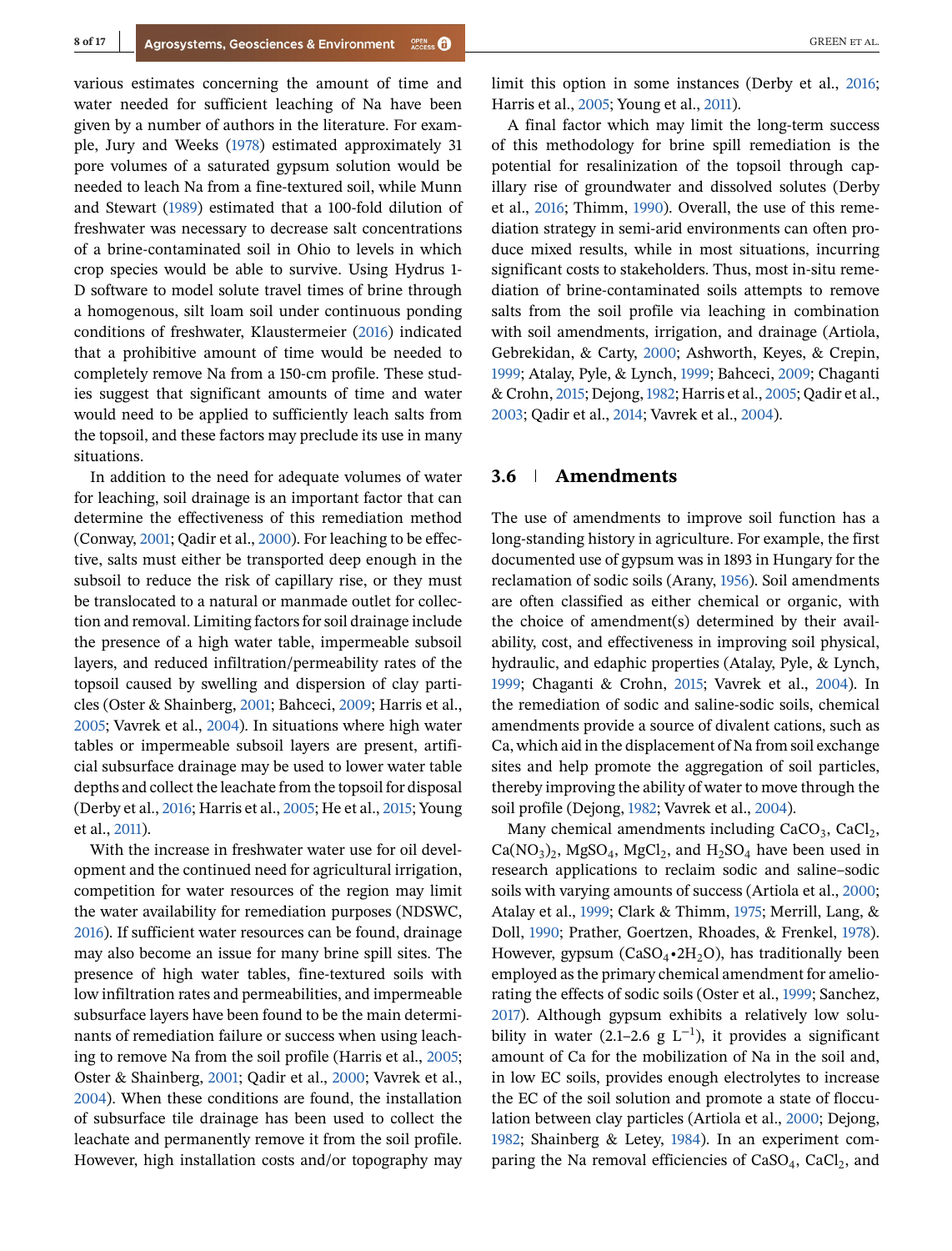organic {manure, alfalfa [*Medicago sativa* L.], and sorghum [*Sorghum bicolor*(L.) Moench]} treatments, Robbins (1986) found that gypsum provided the most significant increase in Na removal efficiency. However, the low solubility causes gypsum to only be effective to the depth at which it is applied, which in most cases is not to the entire depth of soil contamination (Robbins,1986; Ilyas, Qureshi, & Qadir, 1997; Artiola et al., 2000; Qadir et al., 2000; Harris et al., 2005; Sublette et al., 2007). Further, a significant amount of irrigation water and time is needed to leach salts from these soils, even with the addition of amendments (Jury & Weeks,1978; Kieffer & Ungar, 2001; Munn & Stewart,1989).

The gypsum requirement (GR) (Mg ha<sup>-1</sup>) for Naimpacted soils can be calculated using a variety of different formulas available in the literature. However, significant variation is often found between the values calculated using these equations (Oster et al., 1999; Ashworth et al., 1999). A commonly used equation to determine the GR for sodic soils was developed by Oster et al. (1999) and is based on the initial and desired (final) ESP of the soil, the cation exchange capacity of the soil, a correction factor, soil depth, soil bulk density, and gypsum purity. An app for iOS and Android mobile devices has been developed by the North Dakota State University that can be used to calculate GR, which can be accessed by searching "gypsum requirement" in one's app store.

The application of organic amendments, in conjunction with chemical amendments, to brine-contaminated soils has been shown to provide several benefits that aid in the successful remediation of brine spill sites (Table [2\)](#page-5-0). Commonly used organic amendments include straw, wood chips, hay, composted livestock manure, food processing wastes, green manure, biochar, and humates such as leonardite (Barzegar, Nelson, Oades, & Rengasamy, 1997; Conway, 2001; Vavrek et al., 2004; Sublette et al., 2007; Zhang et al., 2008). In general, organic amendments improve soil structure, enhance the growth and activity of microbial communities, increase percolation and infiltration rates of the soil, and decrease water loss to evaporation from the soil surface ((Barzegar et al., 1997; Conway, 2001; Vavrek et al., 2004; Sublette et al., 2007; Zhang et al., 2008). In their work remediating a brine spill site in Oklahoma, Harris et al. (2005) found that the application of a thick layer of native hay in combination with an artificial subsurface drainage system was effective in maintaining soil permeability, reducing evaporation from the soil surface, and removing significant concentrations of Na and Cl from the soil. Barzegar et al. (1997) found that the addition of pea straw to soils at increasing levels of sodicity had a positive influence on the structural stability of the soil and could aid in the removal of Na from salt-affected soils.

The use and cost of any amendment will be a function of its availability and, for chemical amendments, the volume of water that is required for them to solubilize in. One way to concentrate water, which may help solubilize amendments, is snow capture. Snow capture, such as concentrating snow within windbreaks of trees or tall wheatgrass [*Thinopyrum ponticum* (Podp.) Z.-W. Liu & R.-C. Wang] has been used successfully in southern Saskatchewan, combined with subsurface drainage, to successfully leach natural salts (Steppuhn, 2006). However, the use of plastic snow fence may be required in areas impacted with brine since the impacted soils may not freeze as readily and, due to having high entropy, melting water may infiltrate more readily compared to that in non-impacted soils.

## **3.7 Phytoremediation**

Phytoremediation, also referred to as phytoextraction, is the use of growing vegetation to ameliorate the effects of various pollutants found in the environment (Manouski & Kalogerakis, 2011). Phytoremediation has been identified as a potential method for the remediation of brineimpacted soils in oil-producing regions, although no published research has been reported to its efficacy in the Williston Basin (Table [2\)](#page-5-0). In some situations, phytoremediation utilizes halophytic (salt-tolerant) plants that are capable of completing their lifecycles in soils exhibiting EC values upwards of 20 dS m<sup>-1</sup> (Flowers, Galal, & Bromham, 2010; Keiffer & Ungar, 2001; Keiffer & Ungar, 2002). The establishment of halophytes stabilizes salt-affected soils and promotes the removal of NaCl through direct uptake and improvement of soil structure and chemistry (Qadir et al., 2007).

In sodic and saline–sodic soils, various halophytes have been shown to accumulate significant amounts of Na in the vacuoles of leaf and stem tissues in an effort to maintain the osmotic gradient between the soil solution and the plant (Ke-Fu, 1991; Ashraf and Harris, 2004; Flowers & Colmer, 2008; Grieve et al., 2012; Manouski & Kalogerakis, 2011). Through the harvest and disposal of the aboveground biomass, this process has been used to decrease the overall concentration of Na in the soil profile (Keiffer & Ungar, 2001; Keiffer & Ungar, 2002; Qadir et al., 2000; Qadir et al., 2003; Qadir et al., 2007; Young et al., 2011). For example, Ke-Fu (1991) estimated that through the establishment and harvest of the halophyte species seepweed [*Suaeda salsa* (L.) Pall.], approximately 3,090– 3,860 kg Na  $ha^{-1}$ , or 4.5% of total Na, could be removed from a saline, medium-textured soil. In their research of brine spill site in Ohio, Keiffer and Ungar (2001) found that the halophyte species triangle orache (*Atriplex prostrata* Bouchér ex DC.), glasswort (*Salicornia europaea* L.) Pursh seepweed [*Salicornia calceoliformis* (Hook.) Moq.]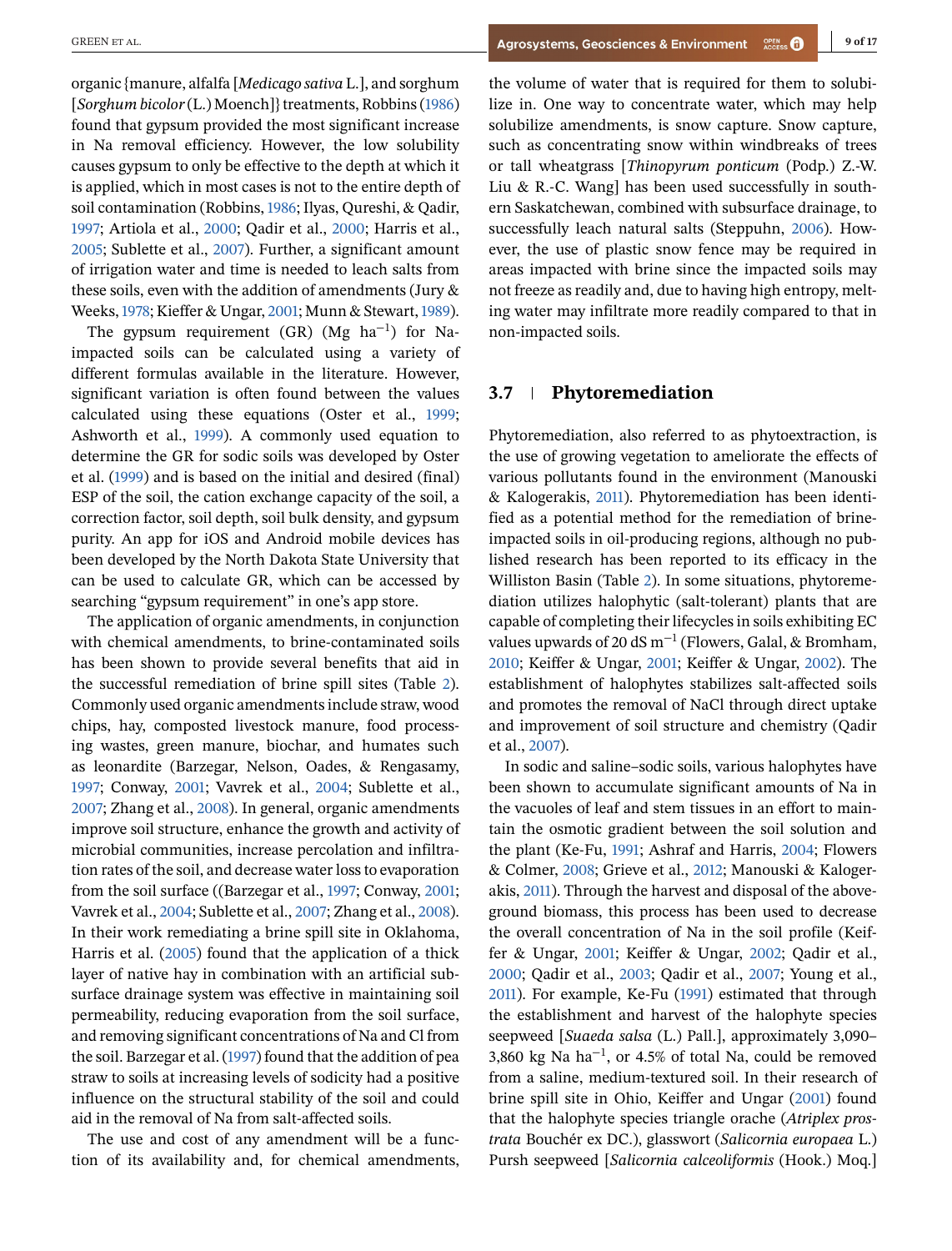and foxtail barley (*Hordeum jubatum* L.) decreased Na concentrations in the soil by 17, 10, 10, and 9%, respectively, over the course of a single growing season.

The establishment of halophytic vegetation has also been proven to enhance several of the physical and hydraulic properties of salt-affected soils. Root systems established by halophytic plants, especially those that protrude deep into the soil profile, provide numerous pathways by which water can move through the soil profile, thus increasing the leaching efficiency of Na and Cl out of the topsoil (Ilyas et al., 1997; Manousaki & Kalogerakis, 2011; Qadir et al., 2000; Qadir et al., 2003). For example, Ilyas et al. (1997) found that the growth of alfalfa roots in a fine-loamy, saline-sodic soil, resulted in an increase of saturated hydraulic conductivity of approximately 258% when used in association with gypsum, allowing for significant reductions in Na and soluble salt concentrations of the upper profile over a 1-yr period. Plant roots, through the respiration of  $CO<sub>2</sub>$ , have also been shown to increase the rate of calcite  $(CaCO<sub>3</sub>)$  dissolution in calcareous soils, providing a source of Ca to displace Na from cation exchange sites and flocculate soil particles (Qadir et al., 2000; Qadir et al., 2007). Similarly, microorganisms in the soil increase the partial pressure of  $CO<sub>2</sub>$  in the soil profile and produce organic acids that further promote the dissolution of calcite in calcareous-sodic soils (Qadir, 2000).

Phytoremediation has the potential to provide a relatively inexpensive alternative to stakeholders (Manousaki & Kalogerakis, 2011; Qadir et al., 2003; Young et al., 2011). However, the effectiveness of phytoremediation in brineimpacted soils has received little attention in the literature, particularly in the Williston Basin (Keiffer & Ungar, 2001; Keiffer & Ungar, 2002; Manouski & Kalogerakis, 2011; Young et al., 2011). The lack of information concerning the use of this method in these soils extends to the identification of appropriate halophytic plant species and their tolerance to various contaminants found in oil-field brine (Vavrek et al., 2004). In addition, the time needed for phytoremediation to be effective in brine-impacted soils may prove to be a limiting factor in many situations, as the salt concentrations of these soils are much greater than those found in agricultural settings where this method has been proven to have the most success. Qadir et al. (2007) state that in highly sodic soils, the establishment of halophytic species is often uneven, reducing their effectiveness in promoting the leaching of Na from the soil profile and uptake through aboveground biomass. For example, at a brine spill site in Alberta, Canada, Young et al. (2011) found that there was significant spatial variation in the establishment of the halophyte spear saltbush (*Atriplex patula* L.), with some areas showing little establishment over a 3-yr period. In addition, salt uptake by halophytes contributes little to their efficiency in reducing Na from the soil profile, indicating that reductions through harvest and removal of aboveground biomass may take decades to be effective, even under optimal growing conditions (Qadir et al., 2007; Jesus, Danko, Fiúza, & Borges, 2015).

# **4 NOVEL EXPERIMENTAL REMEDIATION STRATEGIES**

Due to the increase in frequency of brine spills over the past decade throughout the Williston Basin, an urgent need exists for alternative methods to expedite and improve the effectiveness of brine spill remediation. Over this time period, several methods have been proposed to fulfill these needs including electrokinetics, crystallization inhibitors, wicking materials, and microbial-assisted phytoremediation. Although these methods have not widely been used in brine remediation, each method has benefits that should attract more investigative research into their use for aiding cleanup.

## **4.1 Electrokinetics**

Electrokinetics is a method of in-situ remediation that utilizes electrical fields established in the soil matrix using low intensity direct currents (Acar & Alshawabkeh, 1993). These electrical fields induce the migration of soil contaminants to an anode (positive) or cathode (negative) inserted into the soil profile (Cameselle, Chirakkara, & Reddy, 2013). In brine-impacted soils, a phenomenon known as electromigration causes positively charged ions such as Na, Ca, and Mg to migrate toward the cathode and negatively charged ions such as Cl and  $SO<sub>4</sub>$  to migrate toward the anode (Athmer, Ruef, Jones, & Wilkens, 2012). Ion migration also occurs through electro-osmotic, or fluid, flow to the cathode, which enhances the accumulation of cations such as Na but limits the absorption of anions such as Cl by the anode. In laboratory studies using electrokinetics to remediate a clay/silt loam soil contaminated with NaCl (1,000 mg  $L^{-1}$ ), Athmer and Wilkens (2013) found Na and Cl concentrations could be reduced by 85 and 65%, respectively. In-depth reviews of electrokinetic theory and technology can be found in Alshawabkeh (2009) and Virkutyte, Sillanpaa, and Latostenmaa (2002).

As with most in-situ methods the soil water concentration needs to be great enough so that salts have solubilized into their respective ions. Along with soil water, Virkutyte et al. (2002) outline five main parameters that dictate the successful use of electrokinetics and influence overall costs: (a) the properties of the soil (texture, clay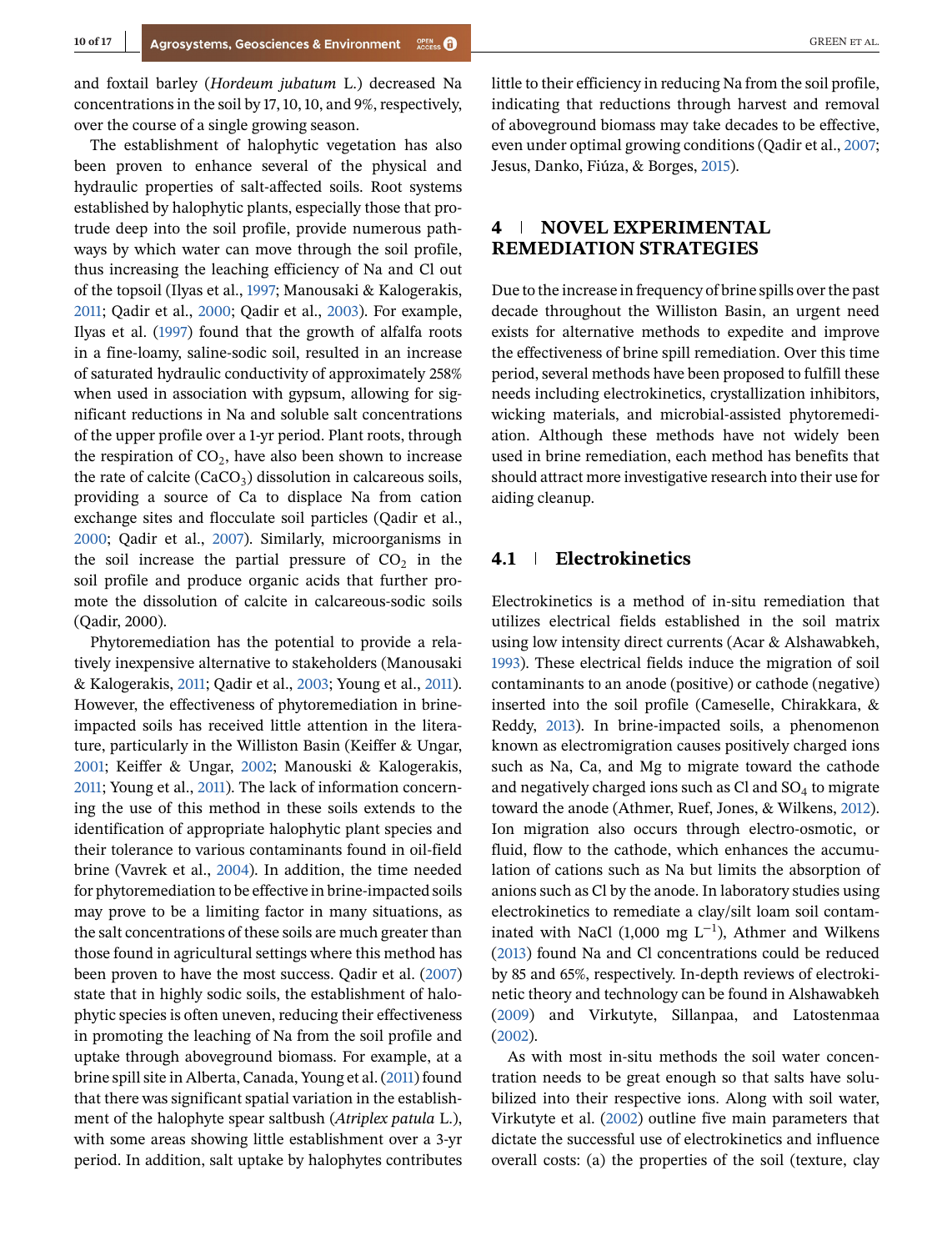mineralogy), (b) the depth of soil that is needing to remediated, (c) number and location of electrodes, (d) overall time for clean-up, and (e) labor and power costs. While not suitable in every situation, electrokinetics has shown promise in cleanup of brine-contaminated sites and warrants more research into widening its applicability.

# **4.2 Crystallization inhibitors**

In semi-arid environments where PET is much greater than precipitation, the upward capillary transport of both water and solutes to the soil surface is a common process. This characteristic process of dryland environments often limits the effectiveness of many conventional methods of in-situ remediation, such as leaching, and contributes to the high costs internalized by various stakeholders. To work with this process rather than against it, Daigh and Klaustermeier (2016) and Klaustermeier et al. (2017) suggested the use of the crystallization inhibitor ferric hexacyanoferrate  ${Fe_4[Fe(CN)_6]_3}$  to induce hopper crystal growth of NaCl on the soil surface, which could then be harvested and permanently removed from the soil profile. Conceptually, this method would utilize the evaporative flux established at the soil surface following a brine spill and the capillary rise of soil water to accumulate salts in the upper portions of the soil profile, where the crystallization inhibitor would then induce the growth of NaCl hopper crystals.

In laboratory experiments utilizing a surficial application of the crystallization inhibitor to NaCl-contaminated sandy loam, loam, and silty clay soils, this method was found to reduce the mass of NaCl (34.75 g total) in the soil by 460, 570, and 290 g kg<sup>-1</sup> (grams harvested salt at the soil surface per total grams of NaCl applied to the soil), respectively (Klaustermeier et al., 2017). In subsequent experiments, the authors found that the re-application of the crystallization inhibitor following the initial harvest of salts produced little to no additional salt growth, indicating that this method may only be applicable for the partial remediation of brine-impacted soils (Klaustermeier et al., 2017; Swallow & O'Sullivan, 2019). Furthermore, it was found that the effectiveness of the crystallization inhibitor was limited at low salt concentrations (<0.5 M NaCl) and produced little efflorescence when either soils were only dominated with  $SO_4$ -based salts or when soil Ca levels where high enough to form Ca-based crusts before NaCl hopper crystal growth could initiate (Klaustermeier et al., 2017). Irrespective of challenges, the potential use of these chemicals, especially on spills on well pads where soil removal may not be possible, deserves further exploration.

#### **4.3 Wicking**

To overcome the limitations confronted by the methodology tested by Klaustermeier et al. (2017), Swallow and O'Sullivan (2019), Green, DeSutter, Daigh, and Meehan (2019) suggested the use of highly absorbent "wicking" materials treated with or without the crystallization inhibitor potassium ferrocyanide to remediate brineimpacted soils (Figure [1a\)](#page-11-0). Wicking materials contain high amounts of fine- to medium-sized pores which, through capillary suction, can absorb significant volumes of water and dissolved solutes from the soil medium. Highly absorbent materials have previously been applied for several uses including the removal of heavy metals from aqueous solutions (Yu et al., 2018), desalinization of seawater (Hansen, Narayanan, & Murugavel, 2015), and oil spill clean-up (Adebajo, Frost, Kloprogge, Carmody, & Kokot, 2003). In part one of their experiment, Swallow and O'Sullivan (2019) used sphagnum peat moss and wood pulp pots that had been treated with 50 mL of 0.01 M potassium ferrocyanide as a wicking medium. Treatments included: (a) a control consisting of surficial application of the crystallization inhibitor and no wick, (b) a wick treated with a crystallization inhibitor connecting the soil and water reservoir, (c) a wick treated with a crystallization inhibitor placed on the soil surface, and (d) a combination of treatments one and two. Following a 14-d incubation period, Na concentrations in treatments one, two, three, and four were reduced by 50, 5, 50, and 81%, respectively. In part two of the experiment, the authors used the design of treatment four in part one to test the effectiveness of 0.01 , 0.005 , 0.001 , and 0 M concentrations of the inhibitor over a 30-d incubation period. Of the inhibitor concentrations tested, the 0.01 M solution caused the greatest reduction in Na concentration of approximately 90% (Swallow & O'Sullivan, 2019). Although proven effective in the laboratory, the authors note that field implementation still needs to be conducted to prove its effectiveness in these conditions.

The use of cellulose-based materials by Green et al. (2019) assessed the feasibility of remediating brine contamination by wicking salts from the soil surface when a shallow water table is present. During a 5-wk period, two engineered paper-based humidifier wicks and two non-engineered wicks (wheat straw and hydraulic mulch) placed on the surface of brine-contaminated soils reduced the total soil Na concentrations by 65–88 and 5–80%, respectively. Although the wicks used by the authors may not have enough structural stability to be used in the field, the act of wicking salts does hold promise where soil–water concentrations can allow for solubilizing salts and being able to allow salts to move into wicks via capillary rise.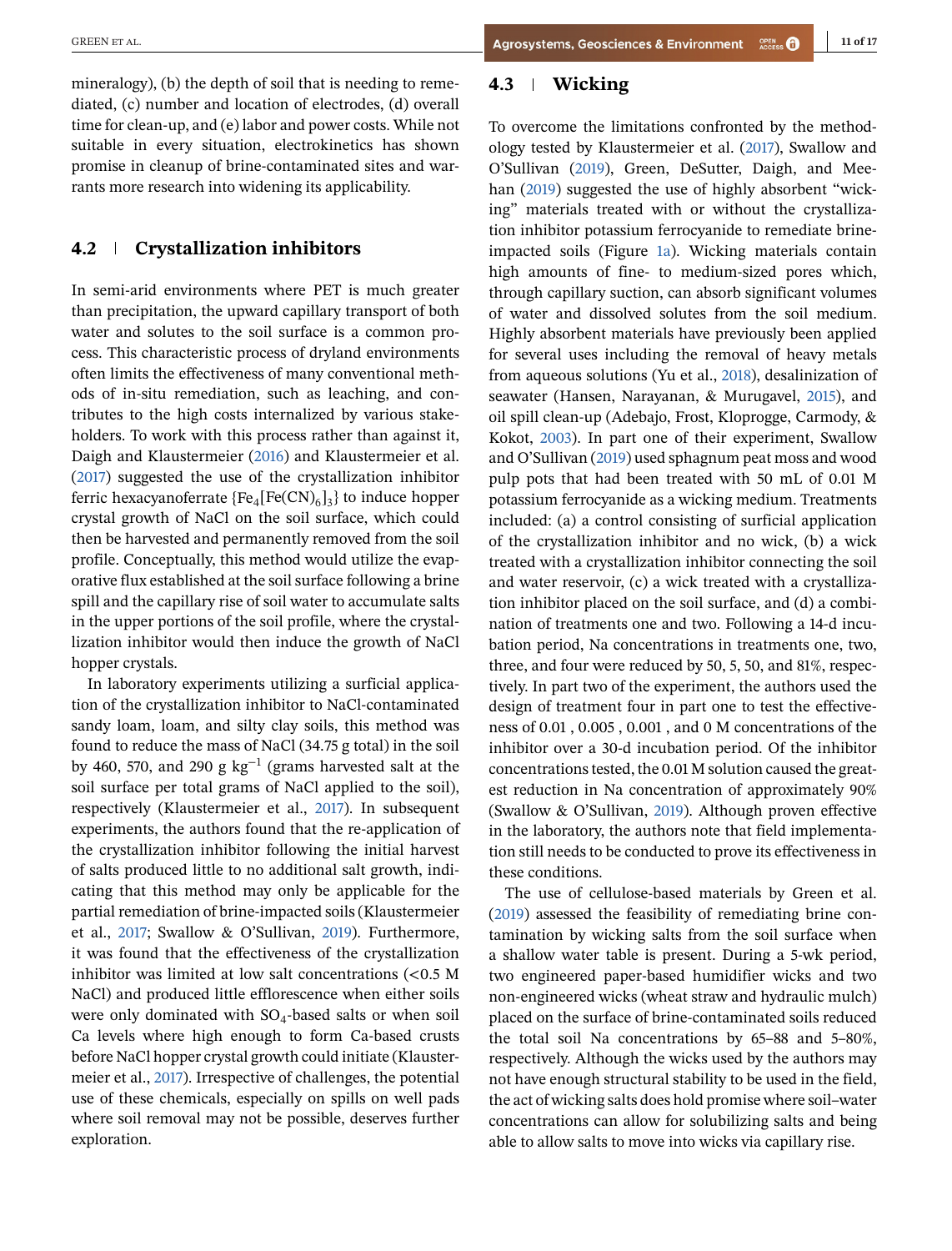<span id="page-11-0"></span>

**FIGURE 1** Conceptual diagrams of (a) how wicks can remove salts from soil, (b) the use of furrow irrigation to remove salts into wicks, and (c) the use of subsurface irrigation to remove salts into wicks

Conceptually, wicks would be sized to be used with silt– fence installers so that adequate soil–wick contact could be created or that wicks would be individually installed into the soil by hand. The distance between the wicks would be dictated by the method of installation. The soil– water content would need to be great enough to solubilize salts and also great enough so that the wicking material can "suck" water away from soil particles. Soil water content could be maintained through furrow irrigation (Figure 1b) or through the installation of subirrigation tapes or pipes positioned below the zone of contamination (Figure 1c).

# **4.4 Plant growth promoting rhizobacteria**

Another experimental method for the remediation of brine-impacted soils that has been proposed for commercial use consists of a form of phytoremediation that utilizes plant growth in association with the synergistic effects of soil microbes to achieve successful contaminant reduction or removal (Gerhardt, Huang, Glick, & Greenberg, 2009). A subset of soil microbial communities commonly referred to as plant growth-promoting rhizobacteria (PGPR) have been identified for their potential in soil impacted with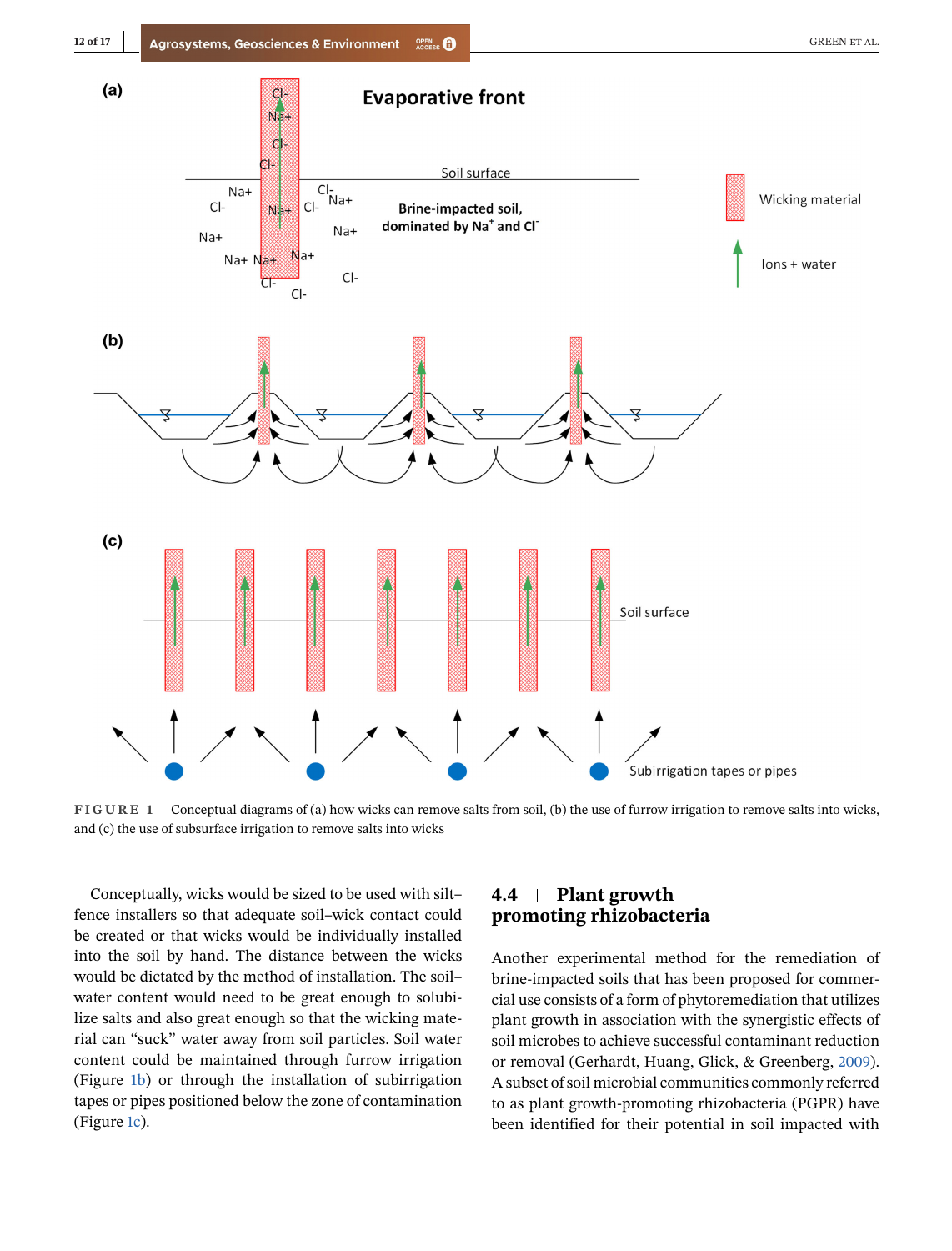salts and heavy metals (Glick, 1995; Glick, 2010). Plantgrowth promoting rhizobacteria reduce plant stress by decreasing the levels of the plant hormone ethylene, which is responsible for reducing plant metabolism and growth when osmotic or edaphic stressors, such as high concentrations of salts, are present in the soil (Cheng, Park, & Glick, 2007; Glick, 2010; Mayak, Tirosh, & Glick, 2004; Chang et al., 2014).

Following a brine release, soil microbial communities may experience significant declines in both species richness and density, requiring the isolation and introduction of various strains PGPR to plant seed, often through inoculation or seed coatings (Chang et al., 2014; Cheng et al., 2007; Rhykerd et al., 1995; Sublette et al., 2007). Using seed inoculated with various strains of the bacteria *Psuedomonas putida*, Chang et al. (2014) observed an increase in roots biomass and growth of barley (*H. vulgare* L.) and oat (*Avena sativa* L.) in salt-affected soils  $(EC = 9.4 \text{ dS m}^{-1})$ , when compared to the control (nontreated seed), of 200 and 50%, respectively. In field trials located in Saskatchewan, Canada, Chang et al. (2014) also observed enhanced growth rates of treated barley and oat in soils exhibiting EC between 4 and 24 dS  $\mathrm{m}^{-1}.$  Similarly, Cheng et al. (2007) found that the growth canola (*Brassica napus* L.) seed inoculated with *Psuedomonas putida* was equal to or greater than the growth of non-treated seed in salt solutions at 10 and 20 ◦C, respectively. Although the use of PGPR in association with phytoremediation has shown promising results, the practice has not been implemented in many different climates or soil types, so this method may require additional field-scale trials to be conducted to ascertain effectiveness in other locations. In addition, the current source of the seed (Canada) may limit its availability in the United States, which can be overcome by filing the proper importation documentation.

# **5 CONCLUSIONS**

The harmful effects of brine on the environment, coupled with the semi-arid climate of the Bakken and Three Forks regions, often necessitates the use of anthropogenic remediation techniques to expedite the removal of contaminants and limit the risk of further contamination to surrounding areas. Remediation of brine-contaminated soils is often conducted through ex-situ methods such as excavation and disposal (i.e., dig and haul) or in-situ methods including soil amendment application and leaching. Current remediation methods are associated with high costs to stakeholders and often achieve only partial or short-term amelioration of contaminated soils. To confront the expanding issue of brine contamination and reduce the time and financial resources needed for remediation, several novel remediation techniques have been proposed including the use of electrokinetics, crystallization inhibitors, wicking materials, and plant growth-promoting rhizobacteria. Many of these methods have been shown to be relatively effective in removing NaCl from contaminated soils in laboratory and limited field settings, however, further research in field trials needs to be conducted before these methods can be efficiently used at a commercial scale.

#### **CONFLICT OF INTEREST**

The authors declare no conflict of interest.

#### **ORCID**

*T.M. DeSutter* <https://orcid.org/0000-0002-0582-5226> *A.L.M. Daigh* <https://orcid.org/0000-0001-5661-4800>

#### **REFERENCES**

- Acar, Y. B., & Alshawabkeh, A. N. (1993). Principles of electrokinetic remediation. *Environmental Science & Technology*, *27*, 2638–2647.
- Adebajo, M. O., Frost, R. L., Kloprogge, J. T., Carmody, O., & Kokot, S. (2003). Porous materials for oil spill cleanup: A review of synthesis and absorbing properties. *Journal of Porous Materials*, *10*, 159–170. <https://doi.org/10.1023/A:1027484117065>
- Alshawabkeh, A. N. (2009). Electrokinetic soil remediation: Challenges and opportunities. *Separation Science and Technology*, *44*, 2171–2187. <https://doi.org/10.1080/01496390902976681>
- Arany, S. (1956). *Salt-affected soil and its reclamation*. (In Hungarian.) Budapest: Mezőgazdasági Kiadó.
- Artiola, J. F., Gebrekidan, H., & Carty, D. J. (2000). Use of langbeinite to reclaim sodic and saline sodic soils. *Communications in Soil Science and Plant Analysis*, *31*, 2829–2842. [https://doi.org/10.1080/](https://doi.org/10.1080/00103620009370631) [00103620009370631](https://doi.org/10.1080/00103620009370631)
- Aschenbach, T. A., & Kindscher, K. (2006). Plant species on saltaffected soil at Cheyenne Bottoms, Kansas. *Transactions of the Kansas Academy of Science*, *109*, 207–213.
- Ashraf, M., & Foolad, M. R. (2005). Pre-sowing seed treatment—A shotgun approach to improve germination, plant growth, and crop yield under saline and non-saline conditions. *Advances in Agronomy*, *88*, 223–271. [https://doi.org/10.1016/S0065-2113\(05\)88006-X](https://doi.org/10.1016/S0065-2113(05)88006-X)
- Ashworth, J., Keyes, D., & Crépin, J.-M. (1999). A comparison of methods for gypsum requirement of brine-contaminated soils. *Canadian Journal of Soil Science*, *79*, 449–455. [https://doi.org/10.](https://doi.org/10.4141/S99-001) [4141/S99-001](https://doi.org/10.4141/S99-001)
- Atalay, A., Pyle, T., & Lynch, R. (1999). Strategy for restoration of brine-disturbed land. *Journal of Soil Contamination*, *8*, 307–328. <https://doi.org/10.1080/10588339991339351>
- Athmer, C., Ruef, C., Jones, T. J., & Wilkens, R. J. (2012). Desalinization of kaolin soil using radial electromigration and electroosmosis. *Journal of Hazardous, Toxic, and Radioactive Waste*, *17*, 16–20. [https://doi.org/10.1061/\(ASCE\)HZ.2153-5515.0000137](https://doi.org/10.1061/(ASCE)HZ.2153-5515.0000137)
- Athmer, C. J., & Wilkens, R. J. (2013). Desalinization of field soil using radial electromigration and electroosmosis. *Journal of Hazardous, Toxic, and Radioactive Waste*, *18*, 83–86. [https://doi.org/10.](https://doi.org/10.1061/(ASCE)HZ.2153-5515.0000202) [1061/\(ASCE\)HZ.2153-5515.0000202](https://doi.org/10.1061/(ASCE)HZ.2153-5515.0000202)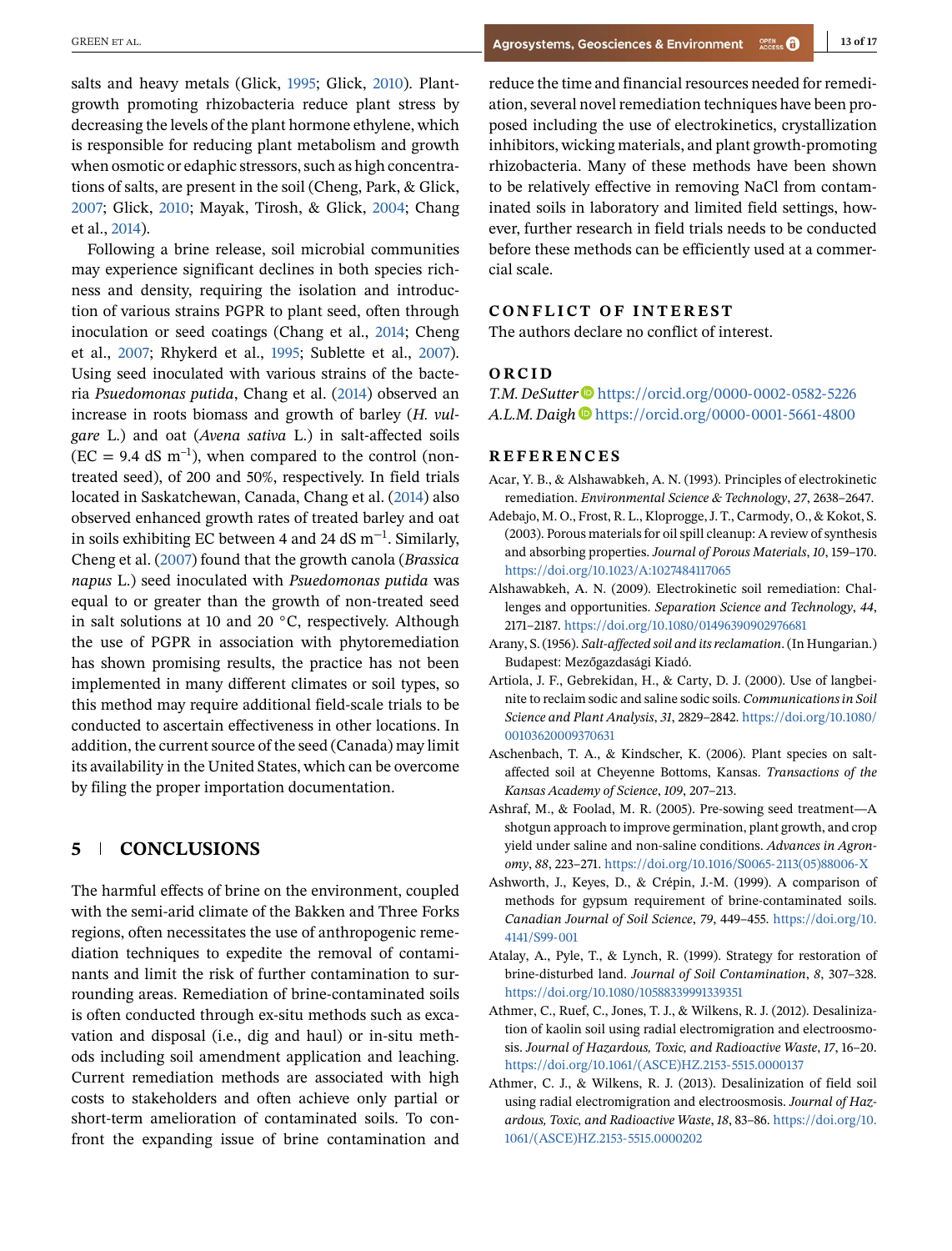- Auchmoody, L., & Walters, R. (1988). Revegetation of a brine-killed forest site. *Soil Science Society of America Journal*, *52*, 277–280. <https://doi.org/10.2136/sssaj1988.03615995005200010049x>
- Bader, J. W. (2016). The Dakota Group of the Williston Basin: An important geologic unit for produced water from oil and gas development in North Dakota. Retrieved from [https://www.dmr.nd.](https://www.dmr.nd.gov/ndgs/documents/newsletter/2016Winter) [gov/ndgs/documents/newsletter/2016Winter](https://www.dmr.nd.gov/ndgs/documents/newsletter/2016Winter)
- Bahceci, I. (2009). Determination of salt leaching and gypsum requirements with field tests of saline–sodic soils in central Turkey. *Irrigation and Drainage*, *58*, 332–345. [https://doi.org/10.](https://doi.org/10.1002/ird.406) [1002/ird.406](https://doi.org/10.1002/ird.406)
- Barzegar, A. R., Nelson, P. N., Oades, J. M., & Rengasamy, P. (1997). Organic matter, sodicity, and clay type: Influence on soil aggregation. *Soil Science Society of America Journal*, *61*, 1131–1137. [https:](https://doi.org/10.2136/sssaj1997.03615995006100040020x) [//doi.org/10.2136/sssaj1997.03615995006100040020x](https://doi.org/10.2136/sssaj1997.03615995006100040020x)
- Blondes, M. S., Gans, K. D., Engle, M. A., Kharaka, Y. K., Reidy, M. E., Saraswathula, V., ... Morrissey, E. A. (2017). U.S. Geological Survey National Produced Waters Geochemical Database v2. 3 (PROVISIONAL). Reston, VA: U.S. Geological Survey. Retrieved from [https://energy.usgs.gov/EnvironmentalAspects/](https://energy.usgs.gov/EnvironmentalAspects/EnvironmentalAspectsofEnergyProductionandUse/ProducedWaters.aspx#3822349-data) [EnvironmentalAspectsofEnergyProductionandUse/](https://energy.usgs.gov/EnvironmentalAspects/EnvironmentalAspectsofEnergyProductionandUse/ProducedWaters.aspx#3822349-data) [ProducedWaters.aspx#3822349-data](https://energy.usgs.gov/EnvironmentalAspects/EnvironmentalAspectsofEnergyProductionandUse/ProducedWaters.aspx#3822349-data)
- Breit, G. N., & Otton, J.K. (2002). *USGS produced waters database.* Washington, DC: U.S. Department of the Interior, U.S. Geological Survey.
- Cameselle, C., Chirakkara, R. A., & Reddy, K. R. (2013). Electrokinetic-enhanced phytoremediation of soils: Status and opportunities. *Chemosphere*, *93*, 626–636. [https://doi.org/10.1016/](https://doi.org/10.1016/j.chemosphere.2013.06.029) [j.chemosphere.2013.06.029](https://doi.org/10.1016/j.chemosphere.2013.06.029)
- Chaganti, V. N., & Crohn, D. M. (2015). Evaluating the relative contribution of physiochemical and biological factors in ameliorating a saline–sodic soil amended with composts and biochar and leached with reclaimed water. *Geoderma*, *259*, 45–55. [https://doi.](https://doi.org/10.1016/j.geoderma.2015.05.005) [org/10.1016/j.geoderma.2015.05.005](https://doi.org/10.1016/j.geoderma.2015.05.005)
- Chang, P., Gerhardt, K. E., Huang, X.-D., Yu, X.-M., Glick, B. R., Gerwing, P. D., & Greenberg, B. M. (2014). Plant growth-promoting bacteria facilitate the growth of barley and oats in salt-impacted soil: Implications for phytoremediation of saline soils. *International Journal of Phytoremediation*, *16*, 1133–1147. [https://doi.org/](https://doi.org/10.1080/15226514.2013.821447) [10.1080/15226514.2013.821447](https://doi.org/10.1080/15226514.2013.821447)
- Chaves, M. M., Flexas, J., & Pinheiro, C. (2009). Photosynthesis under drought and salt stress: Regulation mechanisms from whole plant to cell. *Annals of Botany*,*103*, 551–560. [https://doi.org/10.1093/aob/](https://doi.org/10.1093/aob/mcn125) mcn<sub>125</sub>
- Cheng, Z., Park, E., & Glick, B. R. (2007). 1-Aminocyclopropane-1 carboxylate deaminase from *Pseudomonas putida* UW4 facilitates the growth of canola in the presence of salt. *Canadian Journal of Microbiology*, *53*, 912–918. <https://doi.org/10.1139/W07-050>
- Chowdhury, N., Marschner, P., & Burns, R. (2011). Response of microbial activity and community structure to decreasing soil osmotic and matric potential. *Plant and Soil*, *344*, 241–254. [https://doi.org/](https://doi.org/10.1007/s11104-011-0743-9) [10.1007/s11104-011-0743-9](https://doi.org/10.1007/s11104-011-0743-9)
- Clark, G. J., & Thimm, H. F. (1975). *The reclamation of land affected by oil field brines–Two case histories*. In *Proceedings Conference on the Environment. Effects of Oil and Salt Water on Land, Banff, AB* (pp. 26–36). Edmonton, AB: Alberta Environment and University of Calgary.
- Conway, T. (2001). *Plant materials and techniques for brine site reclamation*. Plant Materials Technical Note 26. Washington, DC:

USDA. Retrieved from [https://www.nrcs.usda.gov/Internet/FSE\\_](https://www.nrcs.usda.gov/Internet/FSE_PLANTMATERIALS/publications/kspmstn260201.pdf) [PLANTMATERIALS/publications/kspmstn260201.pdf](https://www.nrcs.usda.gov/Internet/FSE_PLANTMATERIALS/publications/kspmstn260201.pdf)

- Cozzarelli, I. M., Skalak, K. J., Kent, D. B., Engle, M. A., Benthem, A., Mumford, A. C., ... Jolly, G. D. (2017). Environmental signatures and effects of an oil and gas wastewater spill in the Williston Basin, North Dakota. *Science of the Total Environment*, *579*, 1781–1793. [https://doi.org/10.1016/j.scitotenv.2016.](https://doi.org/10.1016/j.scitotenv.2016.11.157) [11.157](https://doi.org/10.1016/j.scitotenv.2016.11.157)
- Daigh, A. L. M., & Klaustermeier, A. W. (2016). Approaching brine spill remediation from the surface: A new in situ method. *Agricultural & Environmental Letters*, *1*, 150013.
- DeJong, E. (1982). Reclamation of soils contaminated by sodium chloride. *Canadian Journal of Soil Science*, *62*, 351–364.
- Derby, N. E., Casey, F. X., & DeSutter, T. M. (2016). Effects of oil field brine wastewater on saturated hydraulic conductivity of smectitic loam soils. *Canadian Journal of Soil Science*, *96*, 496–503. [https:](https://doi.org/10.1139/cjss-2016-0036) [//doi.org/10.1139/cjss-2016-0036](https://doi.org/10.1139/cjss-2016-0036)
- Durham, L. S. (2010). Bakken fractures yield the goods, oil shale takes turn in spotlight. *American Association of Petroleum Geologists Explorer*, *31*, 34–36.
- Efroymson, R. A., Carlsen, T. M., Jager, H. I., Kostova, T., Carr, E. A., Hargrove, W. W., ... Ashwood, T. L. (2004). Toward an ecological framework for assessing risk to vertebrate populations from brine and petroleum spills at exploration and production sites. Landscape ecology and wildlife habitat evaluation: Critical information for ecological risk assessment, land-use management activities, and biodiversity enhancement. *ASTM International*, 261. [https:](https://doi.org/10.1520/STP11953S) [//doi.org/10.1520/STP11953S](https://doi.org/10.1520/STP11953S)
- Flowers, T. J., & Colmer, T. D. (2008). Salinity tolerance in halophytes. *New Phytologist*, *179*, 945–963. [https://doi.org/10.1111/j.1469-8137.](https://doi.org/10.1111/j.1469-8137.2008.02531.x) [2008.02531.x](https://doi.org/10.1111/j.1469-8137.2008.02531.x)
- Flowers, T. J., Galal, H. K., & Bromham, L. (2010). Evolution of halophytes: Multiple origins of salt tolerance in land plants. *Functional Plant Biology*, *37*, 604–612. <https://doi.org/10.1071/FP09269>
- Gerhardt, K. E., Huang, X.-D., Glick, B. R., & Greenberg, B. M. (2009). Phytoremediation and rhizoremediation of organic soil contaminants: Potential and challenges. *Plant Science*, *176*, 20–30. [https:](https://doi.org/10.1016/j.plantsci.2008.09.014) [//doi.org/10.1016/j.plantsci.2008.09.014](https://doi.org/10.1016/j.plantsci.2008.09.014)
- Gleason, R. A., Chesley-Preston, T. L. C., Coleman, J. L. Jr., Haines, S. S., Jenni, K. E., Nieman, T. L., ... Thamke, J. N. (2014). *Brine contamination to aquatic resources from oil and gas development in the Williston Basin, United States*. No. 2014-5017. Reston, VA: U.S. Geological Survey. <https://doi.org/10.3133/sir20145017>
- Glick, B. R. (1995). The enhancement of plant growth by free-living bacteria. *Canadian Journal of Microbiology*, *41*, 109–117. [https://](https://doi.org/10.1139/m95-015) [doi.org/10.1139/m95-015](https://doi.org/10.1139/m95-015)
- Glick, B. R. (2010). Using soil bacteria to facilitate phytoremediation. *Biotechnology Advances*, *28*, 367–374. [https://doi.org/10.1016/](https://doi.org/10.1016/j.biotechadv.2010.02.001) [j.biotechadv.2010.02.001](https://doi.org/10.1016/j.biotechadv.2010.02.001)
- Grattan, S., & Grieve, C. (1998). Salinity–Mineral nutrient relations in horticultural crops. *Scientia Horticulturae*, *78*, 127–157. [https://doi.](https://doi.org/10.1016/S0304-4238(98)00192-7) [org/10.1016/S0304-4238\(98\)00192-7](https://doi.org/10.1016/S0304-4238(98)00192-7)
- Green, A. W., DeSutter, T. M., Daigh, A. L., & Meehan, M. A. (2019). Wicking salts from brine-contaminated soils: A potential method for in situ remediation. *Agricultural & Environmental Letters*, *4*(1), 1–4. <https://doi.org/10.2134/ael2018.12.0069>
- Grieve, C. M., Grattan, S. R., & Maas, E. V. (2012). Plant salt tolerance. *Agricultural Salinity Assessment and Management*, *2*, 405–459.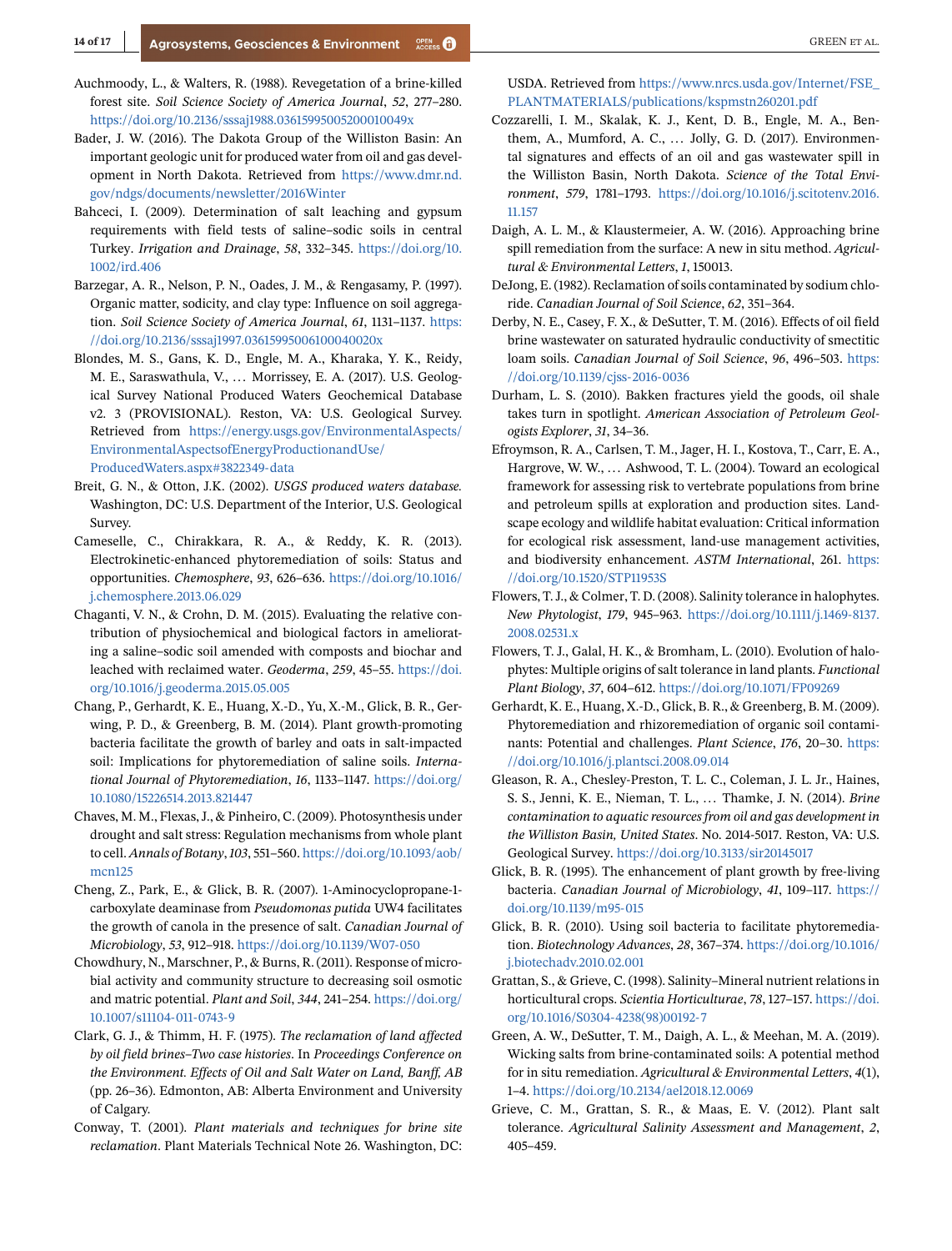- Guerra, K., Dahm, K., & Dundorf, S. (2011). *Oil and gas produced water management and beneficial use in the western United States*. Denver, CO: U.S. Department of the Interior, Bureau of Reclamation. Technical Service Center, Water and Environmental Resources Division, Water Treatment Engineering Research Group.
- Hansen, R. S., Narayanan, C. S., & Murugavel, K. K. (2015). Performance analysis on inclined solar still with different new wick materials and wire mesh. *Desalin*, *358*, 1–8. [https://doi.org/10.](https://doi.org/10.1016/j.desal.2014.12.006) [1016/j.desal.2014.12.006](https://doi.org/10.1016/j.desal.2014.12.006)
- Harris, T. M., Bryan, J. T., & Sublette, K. L. (2005). Remediation of oil-field brine-impacted soil using a subsurface drainage system and hay. *Environmental Geosciences*, *12*, 101–113. [https://doi.org/](https://doi.org/10.1306/eg.11160404041) [10.1306/eg.11160404041](https://doi.org/10.1306/eg.11160404041)
- Haynes, W. M. (2014). *CRC handbook of chemistry and physics*. Boca Raton, FL: CRC Press.
- He, Y., DeSutter, T., Casey, F., Clay, D., Franzen, D., & Steele, D. (2015). Field capacity water as influenced by Na and EC: Implications for subsurface drainage. *Geoderma*, *245*, 83–88. [https://doi.](https://doi.org/10.1016/j.geoderma.2015.01.020) [org/10.1016/j.geoderma.2015.01.020](https://doi.org/10.1016/j.geoderma.2015.01.020)
- He, Y., DeSutter, T. M., & Clay, D. E. (2013). Dispersion of pure clay minerals as influenced by calcium/magnesium ratios, sodium adsorption ratio, and electrical conductivity. *Soil Science Society of America Journal*, *77*, 2014–2019. [https://doi.org/10.2136/sssaj2013.](https://doi.org/10.2136/sssaj2013.05.0206n) [05.0206n](https://doi.org/10.2136/sssaj2013.05.0206n)
- Iampen, H. T. (2003). *The genesis and evolution of pre-Mississippian brines in the Williston Basin, Canada–USA* (Master of Science thesis, University of Alberta). Retrieved from [https://www.bac-lac.gc.](https://www.bac-lac.gc.ca/eng/services/theses/Pages/item.aspx?idNumber=57208044) [ca/eng/services/theses/Pages/item.aspx?idNumber=57208044](https://www.bac-lac.gc.ca/eng/services/theses/Pages/item.aspx?idNumber=57208044)
- Iampen, H. T., & Rostron, B. J. (2000). Hydrogeochemistry of pre-Mississippian brines, Williston Basin, Canada–USA. *Journal of Geochemical Exploration*, *69*, 29–35. [https://doi.org/10.1016/S0375-](https://doi.org/10.1016/S0375-6742(00)00007-8) [6742\(00\)00007-8](https://doi.org/10.1016/S0375-6742(00)00007-8)
- Ibrahim, E. A. (2016). Seed priming to alleviate salinity stress in germinating seeds.*Journal of Plant Physiology*,*192*, 38–46. [https://doi.](https://doi.org/10.1016/j.jplph.2015.12.011) [org/10.1016/j.jplph.2015.12.011](https://doi.org/10.1016/j.jplph.2015.12.011)
- Ilyas, M., Qureshi, R., & Qadir, M. (1997). Chemical changes in a saline-sodic soil after gypsum application and cropping. *Soil Tech*, *10*, 247–260. [https://doi.org/10.1016/S0933-3630\(96\)00121-3](https://doi.org/10.1016/S0933-3630(96)00121-3)
- Jambhekar, V., Helmig, R., Schröder, N., & Shokri, N. (2015). Freeflow–porous-media coupling for evaporation-driven transport and precipitation of salt in soil. *Transport in Porous Media*,*110*, 251–280. <https://doi.org/10.1007/s11242-015-0516-7>
- Jensen, G. K. S. (2007). *Fluid flow and geochemistry of the Mississippian aquifers in the Williston Basin, Canada–USA* (Master of Science thesis, University of Alberta). Retrieved from [https://www.bac-lac.gc.ca/eng/services/theses/Pages/item.aspx?](https://www.bac-lac.gc.ca/eng/services/theses/Pages/item.aspx?idNumber=541633961) [idNumber=541633961](https://www.bac-lac.gc.ca/eng/services/theses/Pages/item.aspx?idNumber=541633961)
- Jesus, J. M., Danko, A. S., Fiúza, A., & Borges, M.-T. (2015). Phytoremediation of salt-affected soils: A review of processes, applicability, and the impact of climate change. *Environmental Science and Pollution Research*, *22*, 6511–6525. [https://doi.org/10.1007/s11356-](https://doi.org/10.1007/s11356-015-4205-4) [015-4205-4](https://doi.org/10.1007/s11356-015-4205-4)
- Jury, W., & Weeks, L. (1978). Solute travel-time estimates for tiledrained fields: III. Removal of a geothermal brine spill from soil by leaching. *Soil Science Society of America Journal*, *42*, 679–684. <https://doi.org/10.2136/sssaj1978.03615995004200050003x>
- Ke-Fu, Z. (1991). Desalinization of saline soils by *Suaeda salsa*. *Plant and soil*, *135*, 303–305. <https://doi.org/10.1007/BF00010921>
- Keiffer, C. H., & Ungar, I. A. (2001). The effect of competition and edaphic conditions on the establishment of halophytes on brine effected soils. *Wetlands Ecology and Management*, *9*, 469– 481. <https://doi.org/10.1023/A:1012280611727>
- Keiffer, C. H., & Ungar, I. A. (2002). Germination and establishment of halophytes on brine-affected soils. *Journal of Applied Ecology*, *39*, 402–415. <https://doi.org/10.1046/j.1365-2664.2002.00720.x>
- Klaustermeier, A. W. (2016). *Brine-contaminated soils in western North Dakota: Site assessment methodology and a new in-situ remediation method* (Master of Science thesis, North Dakota State University). Retrieved from [https://library.ndsu.edu/ir/handle/10365/](https://library.ndsu.edu/ir/handle/10365/28056) [28056](https://library.ndsu.edu/ir/handle/10365/28056)
- Klaustermeier, A. W., Daigh, A. L. M., Limb, R. F., & Sedivec, K. (2017). Crystallization inhibitors and their remediation potential on brine-contaminated soils. *Vadose Zone Journal*, *16*, vzj2016.10.0095. <https://doi.org/10.2136/vzj2016.10.0095>
- Klaustermeier, A. W., Tomlinson, H., Daigh, A. L.M., Limb, R., DeSutter, T., & Sedivec, K. (2016). Comparison of soil-to-water suspension ratios for determining electrical conductivity of oilproduction-water-contaminated soils. *Canadian Journal of Soil Science*, *96*, 233–243. <https://doi.org/10.1139/cjss-2015-0097>
- Kondash, A. J., Albright, E., & Vengosh, A. (2017). Quantity of flowback and produced waters from unconventional oil and gas exploration. *Science of the Total Environment*, *574*, 314–321. [https://doi.](https://doi.org/10.1016/j.scitotenv.2016.09.069) [org/10.1016/j.scitotenv.2016.09.069](https://doi.org/10.1016/j.scitotenv.2016.09.069)
- Kuppusamy, S., Palanisami, T., Megharaj, M., Venkateswarlu, K., & Naidu, R. (2016). Ex-situ remediation technologies for environmental pollutants: A critical perspective. *Reviews of Environmental Contamination and Toxicology*, *236*, 117–192.
- Läuchli, A., & Epstein, E. (1990). Plant responses to saline and sodic conditions. *Agricultural Salinity Assessment and Management*, *71*, 113–137.
- Lauer, N. E., Harkness, J. S., & Vengosh, A. (2016). Brine spills associated with unconventional oil development in North Dakota. *Environmental Science & Technology*, *50*, 5389–5397.
- Leskiw, L. A., Sedor, R. B., Welsh, C. M., & Zeleke, T. B. (2012). Soil and vegetation recovery after a well blowout and salt water release in northeastern British Columbia. *Canadian Journal of Soil Science*, *92*, 179–190. <https://doi.org/10.4141/cjss2011-018>
- Maloney, K. O., Baruch-Mordo, S., Patterson, L. A., Nicot, J. P., Entrekin, S. A., Fargione, J. E., ... Wiseman, H. J. (2017). Unconventional oil and gas spills: Materials, volumes, and risks to surface waters in four states of the US. *Science of the Total Environment*, *581*, 369–377. <https://doi.org/10.1016/j.scitotenv.2016.12.142>
- Manousaki, E., & Kalogerakis, N. (2011). Halophytes—an emerging trend in phytoremediation. *International Journal of Phytoremediation*, *13*, 959–969. [https://doi.org/10.1080/15226514.2010.](https://doi.org/10.1080/15226514.2010.532241) [532241](https://doi.org/10.1080/15226514.2010.532241)
- Mayak, S., Tirosh, T., & Glick, B. R. (2004). Plant growth-promoting bacteria confer resistance in tomato plants to salt stress. *Plant Physiology and Biochemistry*, *42*, 565–572. [https://doi.org/10.1016/](https://doi.org/10.1016/j.plaphy.2004.05.009) [j.plaphy.2004.05.009](https://doi.org/10.1016/j.plaphy.2004.05.009)
- Merrill, S., Lang, K., & Doll, E. (1990). Contamination of soil with oilfield brine and reclamation with calcium chloride. *Soil Science*, *150*, 469–475. [https://doi.org/10.1097/00010694-199007000-](https://doi.org/10.1097/00010694-199007000-00010) [00010](https://doi.org/10.1097/00010694-199007000-00010)
- Mullins, C. E., MacLeod, D. A., Northcote, K. H., Tisdall, J. M., & Young, I. M. (1990). Hardsetting soils: Behavior, occurrence, and management. *Advances in Soil Science 11*, 37–108.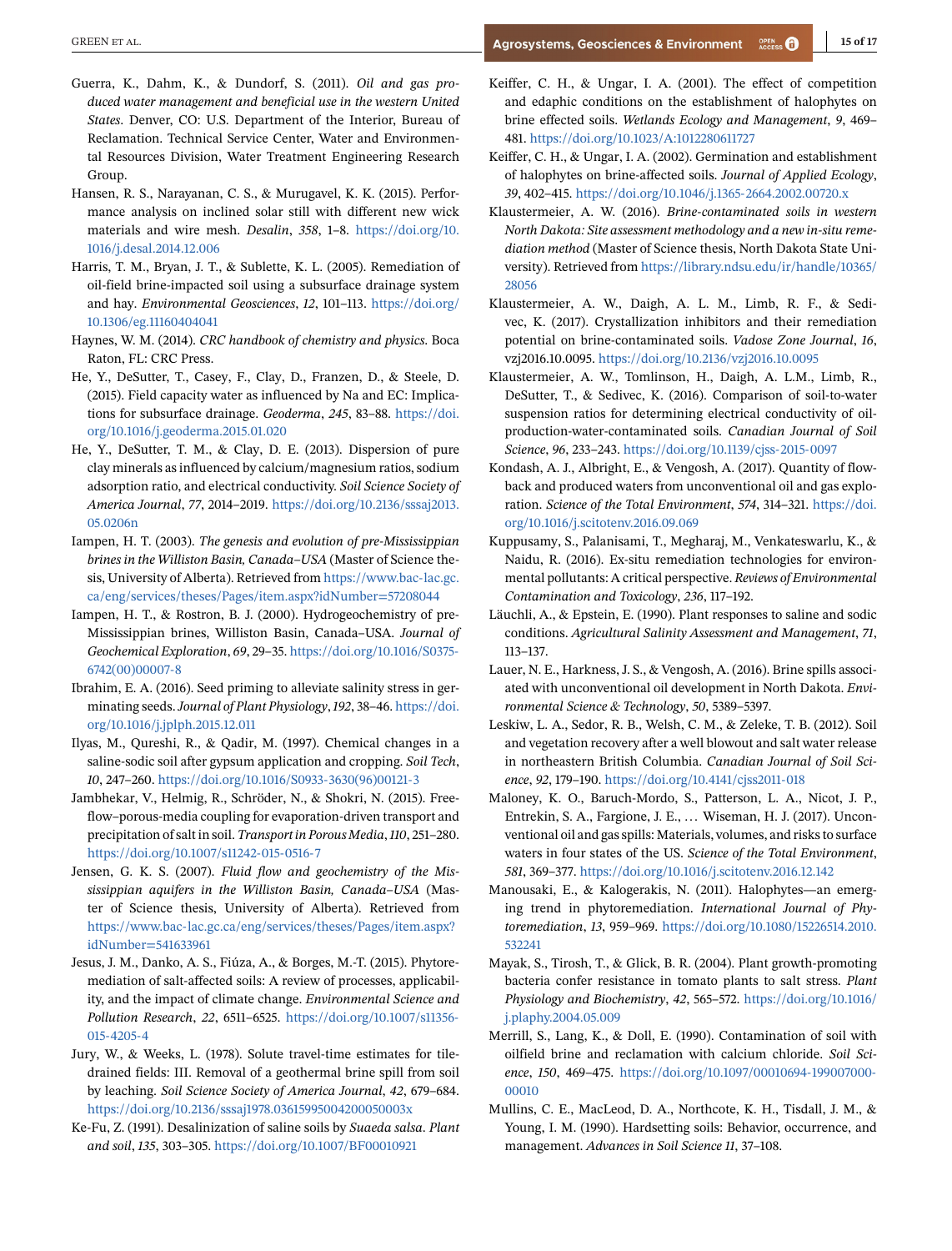Munn, D. A., & Stewart, R. (1989). Effect of oil well brine on germination and seedling growth of several crops. *Ohio Journal of Science*, *89*, 92–94.

- Munns, R., & Tester, M. (2008). Mechanisms of salinity tolerance. *Annual Review of Plant Biology*, *59*, 651–681. [https://doi.org/10.](https://doi.org/10.1146/annurev.arplant.59.032607.092911) [1146/annurev.arplant.59.032607.092911](https://doi.org/10.1146/annurev.arplant.59.032607.092911)
- Murphy, E. C., Kehew, A. E., Groenewold, G. H., & Beal, W. A. (1988). Leachate generated by an oil and gas brine pond site in North Dakota. *Ground Water*, *26*, 31–38. [https://doi.org/10.1111/j.](https://doi.org/10.1111/j.1745-6584.1988.tb00365.x) [1745-6584.1988.tb00365.x](https://doi.org/10.1111/j.1745-6584.1988.tb00365.x)
- Neumann, P. (1997). Salinity resistance and plant growth revisited. Plant, *Cell & Environment*, *20*, 1193–1198.
- North Dakota Agricultural Weather Network. (2018). *Weather data*. Retrieved from <https://ndawn.ndsu.nodak.edu/>
- North Dakota Department of Health (ND DOH). (2016). *Guidelines for the assessment and cleanup of saltwater releases*. Retrieved from [https://deq.nd.gov/Publications/WQ/4\\_SI/](https://deq.nd.gov/Publications/WQ/4_SI/Final_BrineGuideline_09282016.pdf) [Final\\_BrineGuideline\\_09282016.pdf](https://deq.nd.gov/Publications/WQ/4_SI/Final_BrineGuideline_09282016.pdf)
- North Dakota Department of Mineral Resources. (2013). *Oil and gas division*. Retrieved from <https://www.dmr.nd.gov/oilgas/>
- North Dakota Department of Mineral Resources. (2019). *North Dakota annual oil production. North Dakota drilling and production statistics*. Retrieved from <https://www.dmr.nd.gov/oilgas/>
- North Dakota State Water Commission (NDSWC). (2016). *Facts about North Dakota: Fracking and water use*. Retrieved from [http://www.](http://www.swc.nd.gov/pdfs/fracking_water_use.pdf) [swc.nd.gov/pdfs/fracking\\_water\\_use.pdf](http://www.swc.nd.gov/pdfs/fracking_water_use.pdf)
- Oster, J. D., & Shainberg, I. (2001). Soil responses to sodicity and salinity: Challenges and opportunities. *Soil Research*, *39*, 1219–1224. <https://doi.org/10.1071/SR00051>
- Oster, J. D., Shainberg, I., & Abrol, I. P. (1999). Reclamation of saltaffected soils. In R. W. Skaggs & J. V. Schilfgaarde (Eds.), *Agricultural drainage* (pp. 659–691). Madison, WI: ASA, CSSA, and SSSA.
- Oster, J., Willardson, L., & Hoffman, G. (1972). Sprinkling and ponding techniques for reclaiming saline soils. *Transactions of the ASAE*, *15*, 1115–1117. <https://doi.org/10.13031/2013.38084>
- Otton, J. K. (2006). Environmental aspects of produced-water salt releases in onshore and coastal petroleum-producing areas of the conterminous U.S.—A bibliography. *U.S. Geological Survey Open-File report*, *2006-1154*, 223.
- Peterman, Z. E., & Thamke, J. (2016). Chemical and isotopic changes in Williston Basin brines during long-term oil production: An example from the Poplar dome, Montana. *AAPG Bulletin*, *100*, 1619–1632. <https://doi.org/10.1306/05261615114>
- Prather, R., Goertzen, J., Rhoades, J., & Frenkel, H. (1978). Efficient amendment use in sodic soil reclamation. *Soil Science Society of America Journal*, *42*, 782–786. [https://doi.org/10.2136/sssaj1978.](https://doi.org/10.2136/sssaj1978.03615995004200050027x) [03615995004200050027x](https://doi.org/10.2136/sssaj1978.03615995004200050027x)
- Preston, T. M., & Kim, K. (2016). Land cover changes associated with recent energy development in the Williston Basin; Northern Great Plains, USA. *Science of the Total Environment* , *566*, 1511–1518. [https:](https://doi.org/10.1016/j.scitotenv.2016.06.038) [//doi.org/10.1016/j.scitotenv.2016.06.038](https://doi.org/10.1016/j.scitotenv.2016.06.038)
- Qadir, M., Ghafoor, A., & Murtaza, G. (2000). Amelioration strategies for saline soils: A review. *Land Degradation and Development*, *11*, 501–521. [https://doi.org/10.1002/1099-145X\(200011/12\)11:6%3c501::](https://doi.org/10.1002/1099-145X(200011/12)11:6%3c501::AID-LDR405%3e3.0.CO;2-S) [AID-LDR405%3e3.0.CO;2-S](https://doi.org/10.1002/1099-145X(200011/12)11:6%3c501::AID-LDR405%3e3.0.CO;2-S)
- Qadir, M., Oster, J., Schubert, S., Noble, A., & Sahrawat, K. (2007). Phytoremediation of sodic and saline-sodic soils. *Advances in Agronomy*, *96*, 197–247. [https://doi.org/10.1016/S0065-2113\(07\)](https://doi.org/10.1016/S0065-2113(07)96006-X) [96006-X](https://doi.org/10.1016/S0065-2113(07)96006-X)
- Qadir, M., Quillérou, E., Nangia, V., Murtaza, G., Singh, M., Thomas, R. J., ... Noble, A. D. (2014). Economics of salt-induced land degradation and restoration. *Natural Resources Forum*, *38*, 282– 295. <https://doi.org/10.1111/1477-8947.12054>
- Qadir, M., Steffens, D., Yan, F., & Schubert, S. (2003). Sodium removal from a calcareous saline–sodic soil through leaching and plant uptake during phytoremediation. *Land Degradation and Development*, *14*, 301–307. <https://doi.org/10.1002/ldr.558>
- Reiten, J., & Tischmak, T. (1993). Appraisal of oil-field brine contamination in shallow ground water and surface water, eastern Sheridan County, Montana. *Montana Bureau of Mines and Geology Open File Report*, *260*, 296.
- Rhykerd, R. L., Weaver, R. W., & McInnes, K. J. (1995). Influence of salinity on bioremediation of oil in soil. *Environmental Pollution*, *90*, 127–130. [https://doi.org/10.1016/0269-7491\(94\)00087-T](https://doi.org/10.1016/0269-7491(94)00087-T)
- Richards, L. A. (Ed.). (1954). *Diagnosis and improvement of saline and alkali soils. Handbook 60.* Washington, DC: USDA.
- Robbins, C. (1986). Sodic calcareous soil reclamation as affected by different amendments and crops. *Agronomy Journal*, *78*, 916–920. <https://doi.org/10.2134/agronj1986.00021962007800050034x>
- Rostron, B. J., Kelley, L. I., Kreis, L. K., & Holmden, C. (2002). *Economic potential of formation brines: Interim results from the Saskatchewan brine sampling program.* In Summary of Investigation 2002, Vol. 2, Saskatchewan Geological Survey. Misc. Report 2002-4.2, Paper C-1. Saskatchewan Industry Resources.
- Sanchez, D. P. (2017). Evaluation of oil field soil brine remediation products (Ph.D. dissertation, West Texas A&M University). Retrieved from [https://wtamu-ir.tdl.org/bitstream/handle/11310/](https://wtamu-ir.tdl.org/bitstream/handle/11310/130/SANCHEZ-THESIS-2017.pdf) [130/SANCHEZ-THESIS-2017.pdf](https://wtamu-ir.tdl.org/bitstream/handle/11310/130/SANCHEZ-THESIS-2017.pdf)
- Schmer, M., Xue, Q., & Hendrickson, J. (2012). Salinity effects on perennial, warm-season (C4) grass germination adapted to the northern Great Plains. *Canadian Journal of Plant Science*, *92*, 873– 881. <https://doi.org/10.4141/cjps2012-001>
- Shainberg, I., & Letey, J. (1984). Response of soils to sodic and saline conditions. *Hilgardia*, *52*, 1–57. [https://doi.org/10.3733/hilg.](https://doi.org/10.3733/hilg.v52n02p057) [v52n02p057](https://doi.org/10.3733/hilg.v52n02p057)
- Shainberg, I., Warrington, D., & Rengasamy, P. (1990). Water quality and PAM interactions in reducing surface sealing. *Soil Science*,*149*, 301–307. <https://doi.org/10.1097/00010694-199005000-00007>
- Shaygan, M., Baumgartl, T., & Arnold, S. (2017). Germination of *Atriplex halimus* seeds under salinity and water stress. *Ecological Engineering*, *102*, 636–640. [https://doi.org/10.1016/j.ecoleng.2017.](https://doi.org/10.1016/j.ecoleng.2017.02.050) [02.050](https://doi.org/10.1016/j.ecoleng.2017.02.050)
- Shouakar-Stash, O. (2008). Evaluation of stable chlorine and bromine isotopes in sedimentary formation fluids (Master of Science thesis, Louisiana State University and Agricultural and Mechanical College). Retrieved from [http://digitalcommons.lsu.edu/gradschool\\_](http://digitalcommons.lsu.edu/gradschool_theses/260) [theses/260](http://digitalcommons.lsu.edu/gradschool_theses/260)
- Steppuhn, H. (2006). Combining subsurface drainage and windbreaks to control dryland salinity. *Canadian Journal of Soil Science*, *86*, 555–563. <https://doi.org/10.4141/S05-052>
- Suarez, D. L., Wood, J. D., & Lesch, S. M. (2008). Infiltration into cropped soils: Effect of rain and sodium adsorption ratio— Impacted irrigation water. *Journal of Environmental Quality*, *37*, S169–S179. <https://doi.org/10.2134/jeq2007.0468>
- Sublette, K. L., Tapp, J. B., Fisher, J. B., Jennings, E., Duncan, K., Thoma, G., ... Todd, T. (2007). Lessons learned in remediation and restoration in the Oklahoma prairie: A review. *Applied*